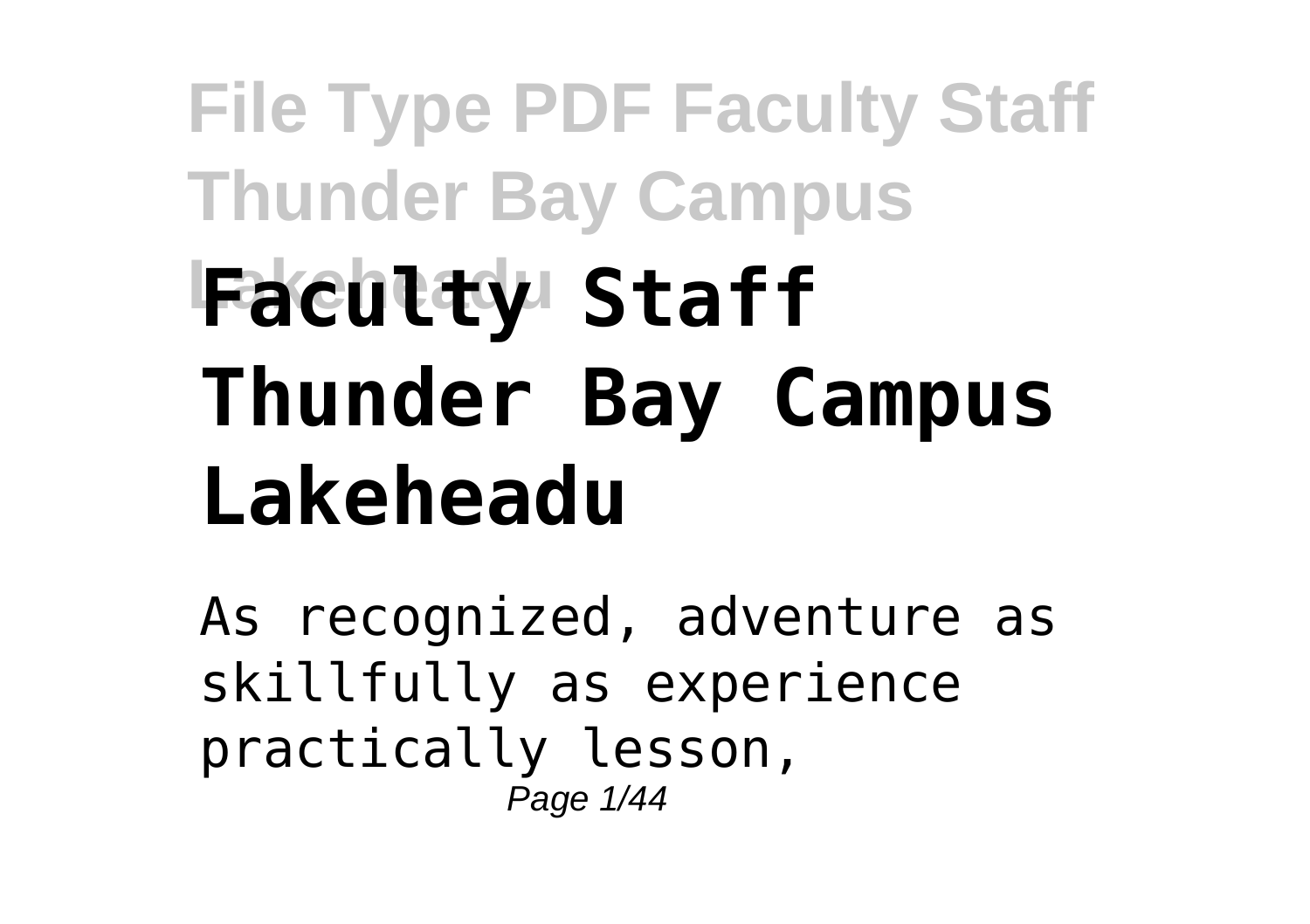**File Type PDF Faculty Staff Thunder Bay Campus Lamusement, as well as deal** can be gotten by just checking out a books **faculty staff thunder bay campus lakeheadu** next it is not directly done, you could say you will even more not far off from this life, a propos Page 2/44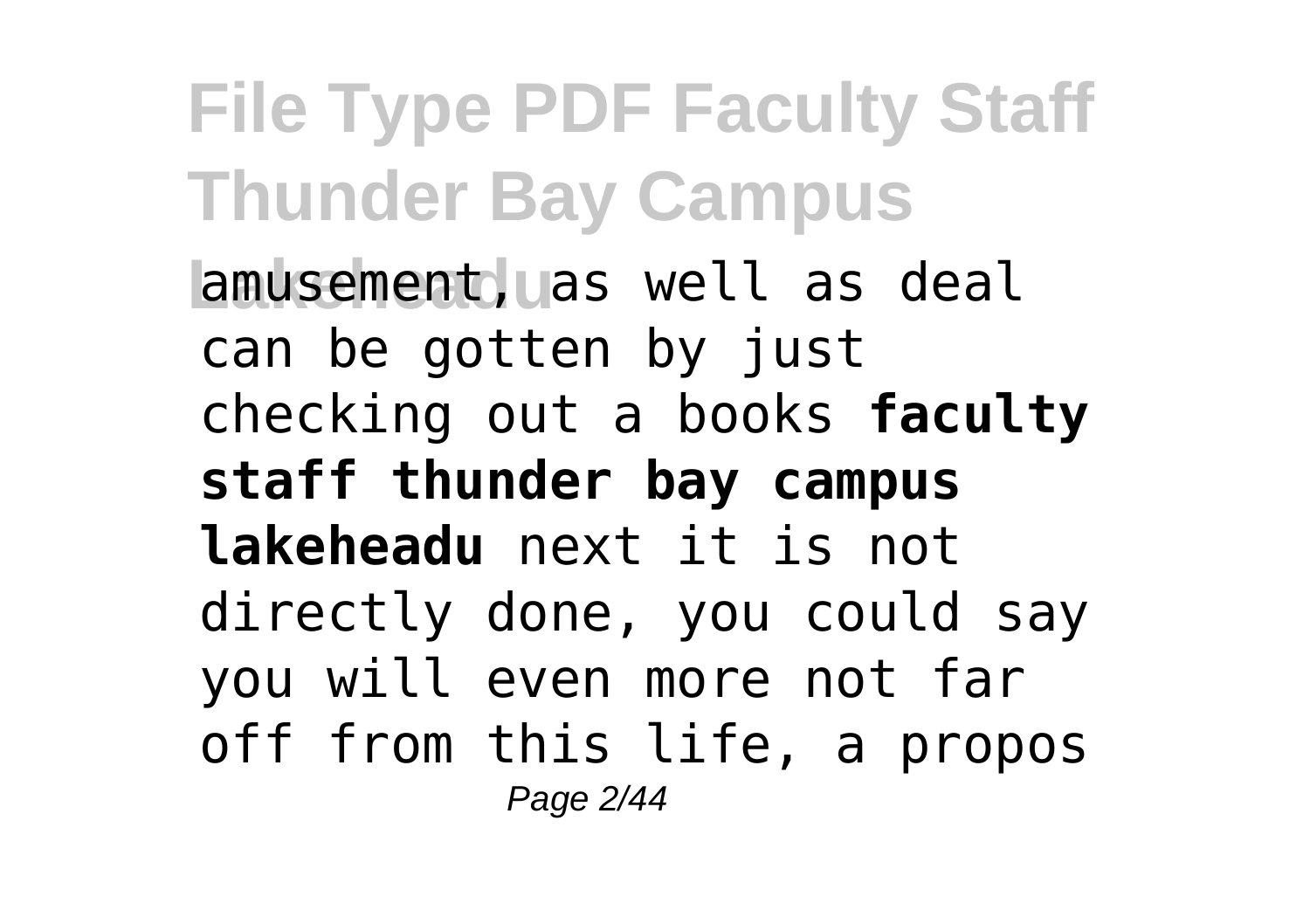**File Type PDF Faculty Staff Thunder Bay Campus** Lake world.

We have enough money you this proper as with ease as simple quirk to get those all. We have enough money faculty staff thunder bay campus lakeheadu and Page 3/44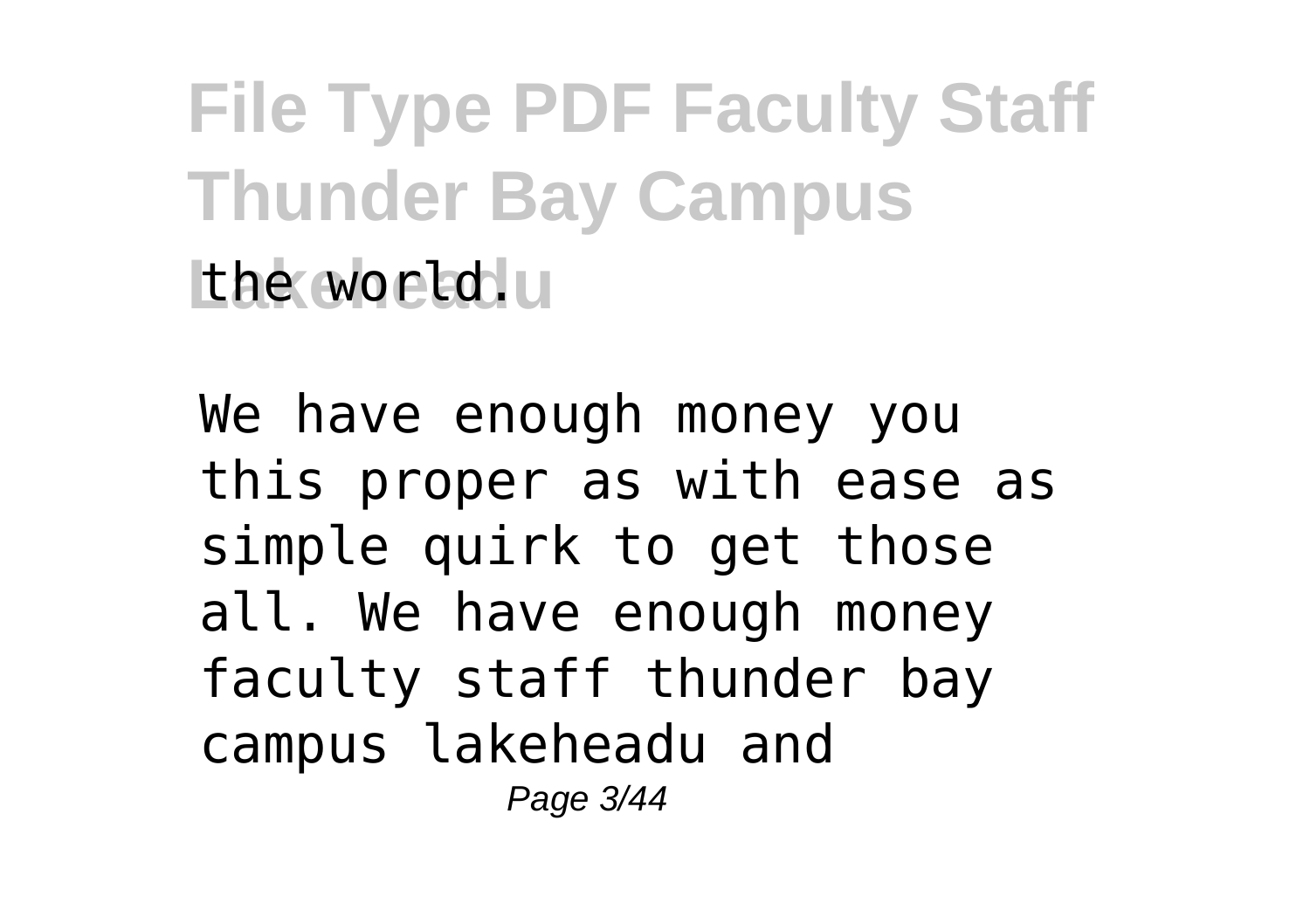**File Type PDF Faculty Staff Thunder Bay Campus Lakeheadu** numerous ebook collections from fictions to scientific research in any way. in the course of them is this faculty staff thunder bay campus lakeheadu that can be your partner.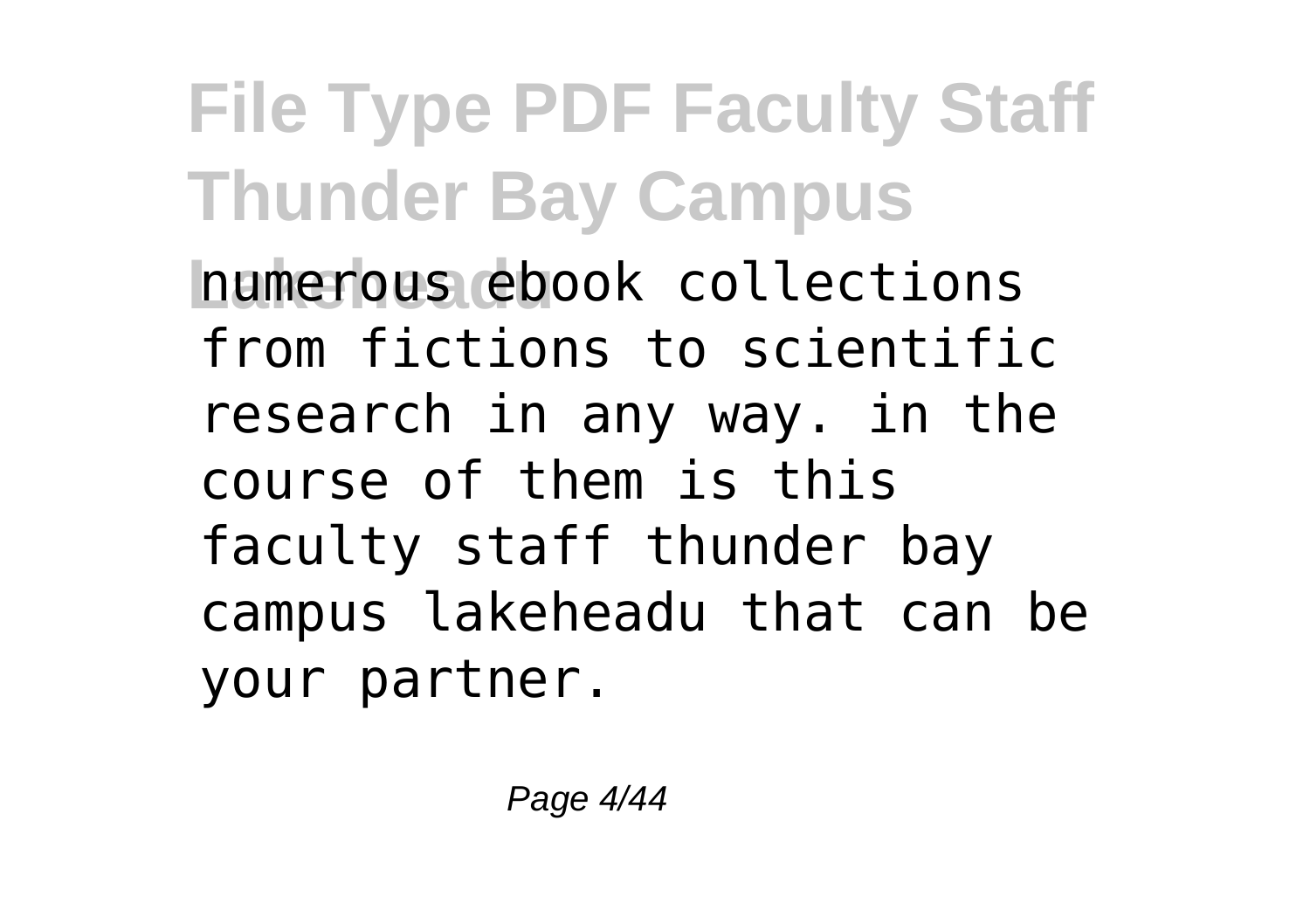**File Type PDF Faculty Staff Thunder Bay Campus** Lakehead's Thunder Bay Campus Thunder Bay Campus Tour Video **Lakehead's Housing and Residence Faculty Friday - Computer Science** Welcome to Lakehead **Incredible Things To Do in Thunder Bay Ontario** *Monday* Page 5/44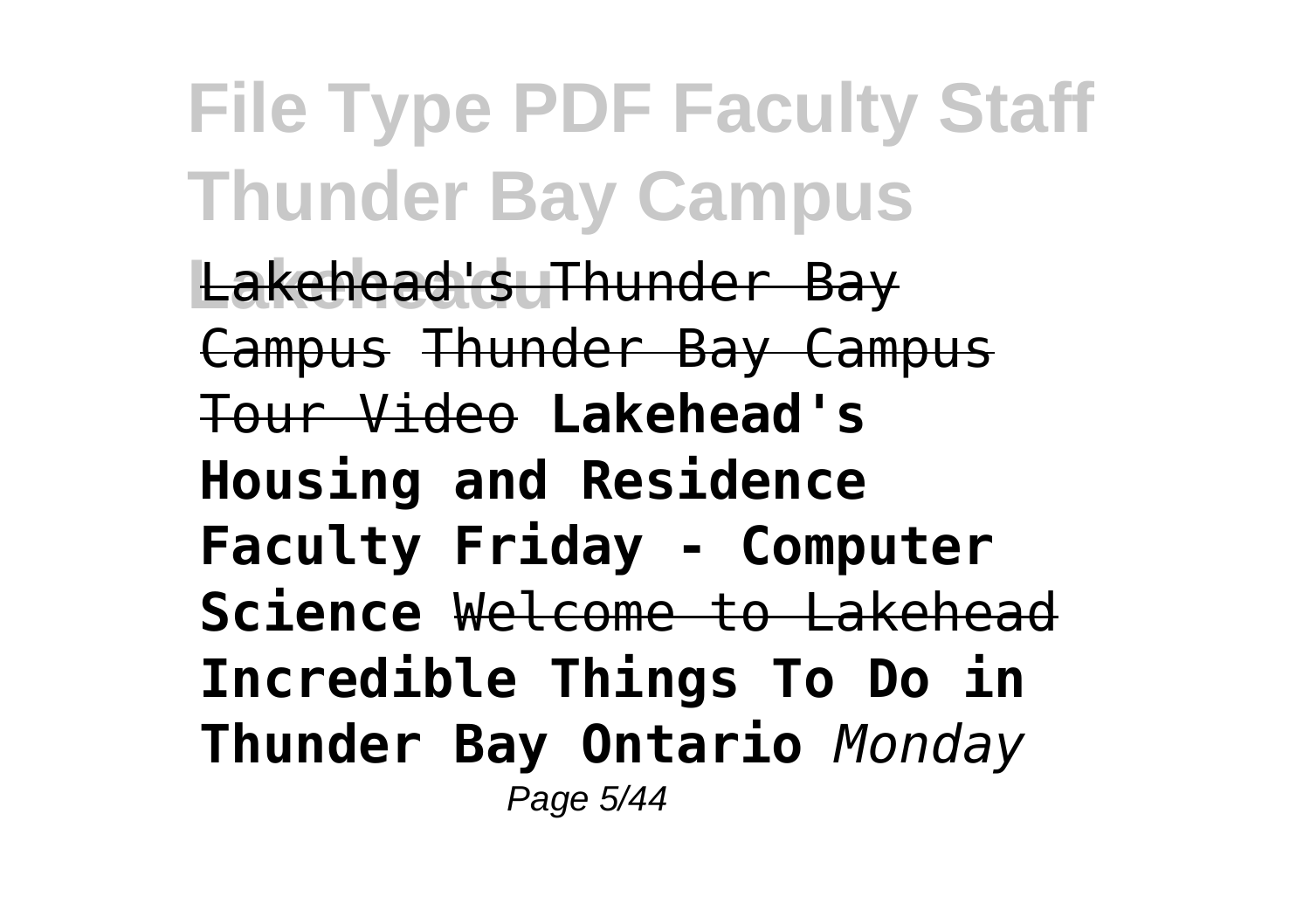**File Type PDF Faculty Staff Thunder Bay Campus Lakeheadu** *Meet-Up: Your Housing Options* Lakehead's Off-Campus Food Tour Lakehead Live: Thunder Bay Campus Hitesh's Journey to Lakehead Monthly Expenses in Thunderbay || Is Thunderbay Page 6/44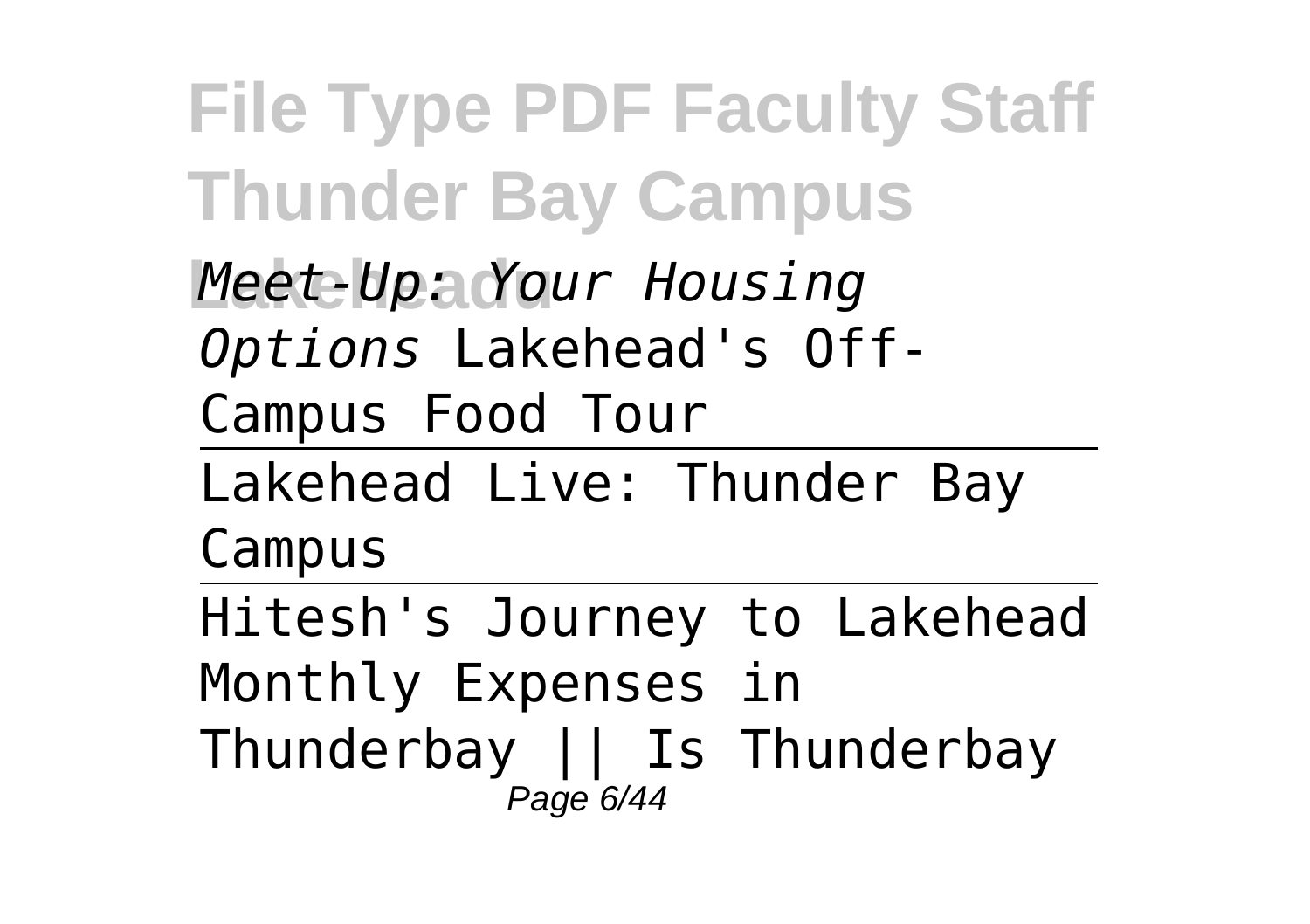**File Type PDF Faculty Staff Thunder Bay Campus Cheapest in Ontario ||** Student Life in Thunder Bay **Lakehead's Faculty of Science and Environmental Studies International Students Life at Confederation College (Full Documentary) | DMP students** Page 7/44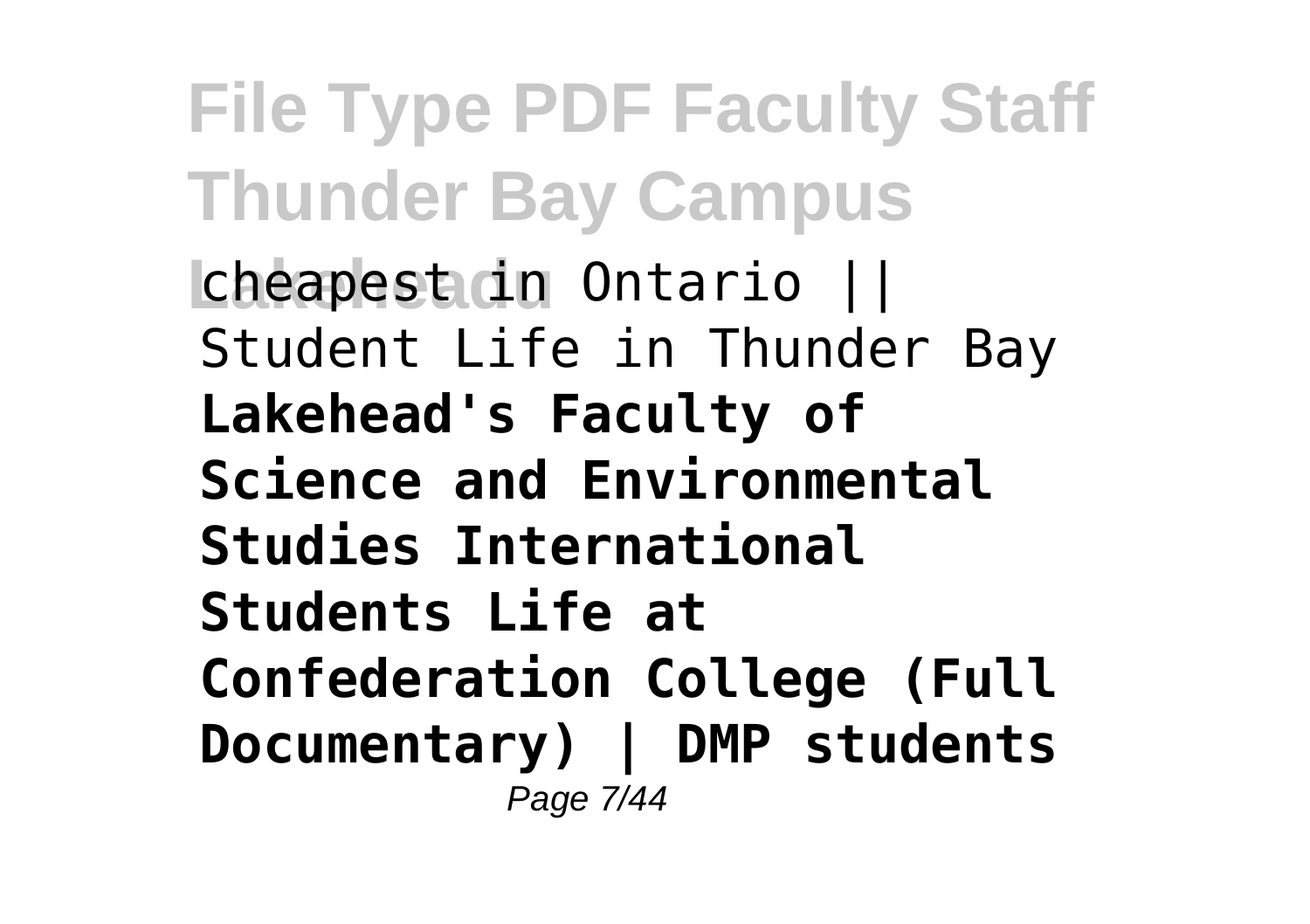**File Type PDF Faculty Staff Thunder Bay Campus**

**Lakeheadu | 2019 |**

10 Places in Thunder Bay LAKEHEAD UNIVERSITY TOUR Facts about international students in Tbay! Master's Computer Science at Lakehead University || Study experience at Lakehead | |

Page 8/44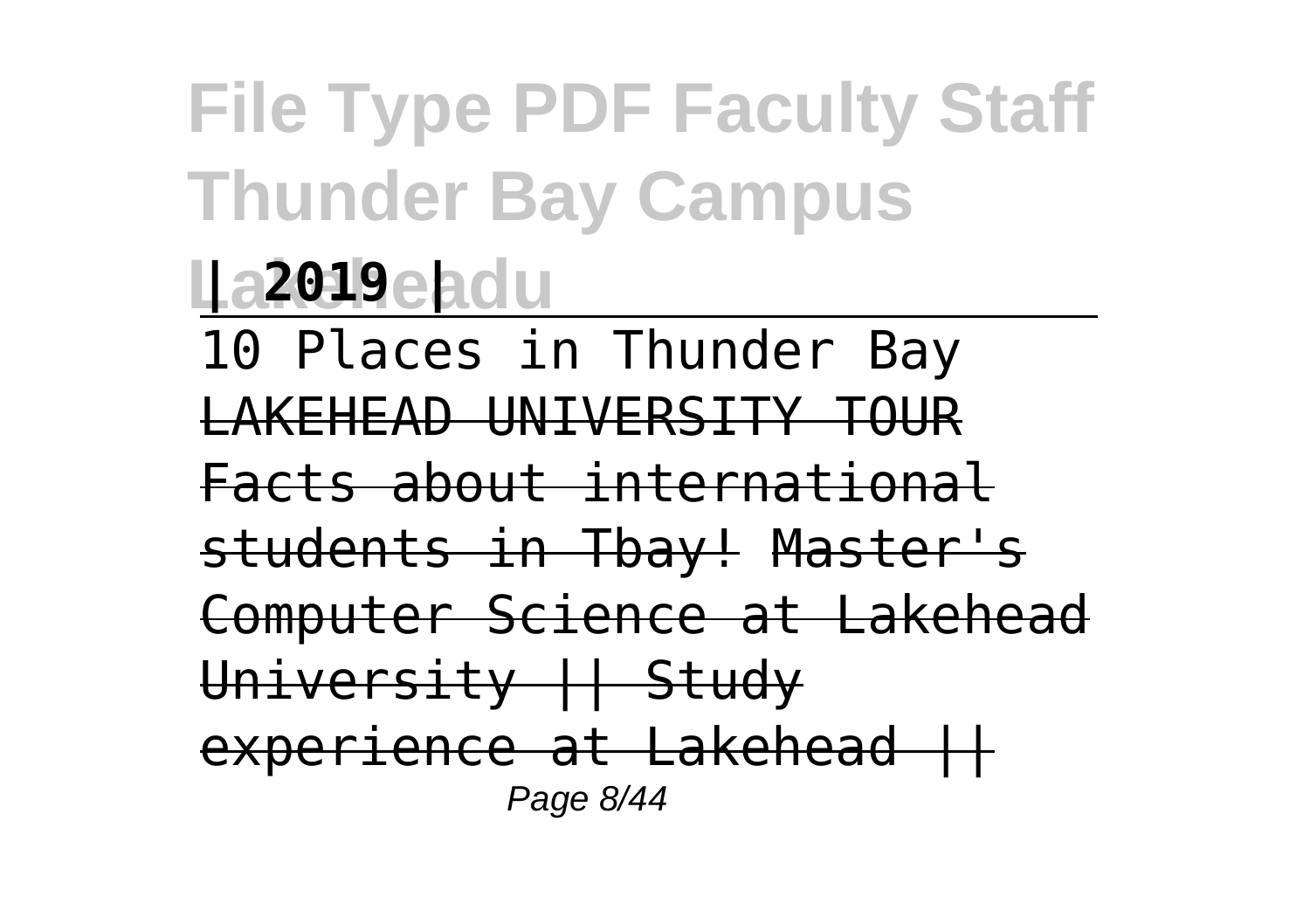**File Type PDF Faculty Staff Thunder Bay Campus Lakeheadu** Jagmeet Sidhu *Thunder Bay, Ontario Canada - Driving 4K THUNDER BAY CITY ONTARIO CANADA* **What's in Thunder Bay Ontario? Just A Drive Around Thunder Bay Ontario** Thunder Bay Four Seasons Drone Transition Thursday: LU Page 9/44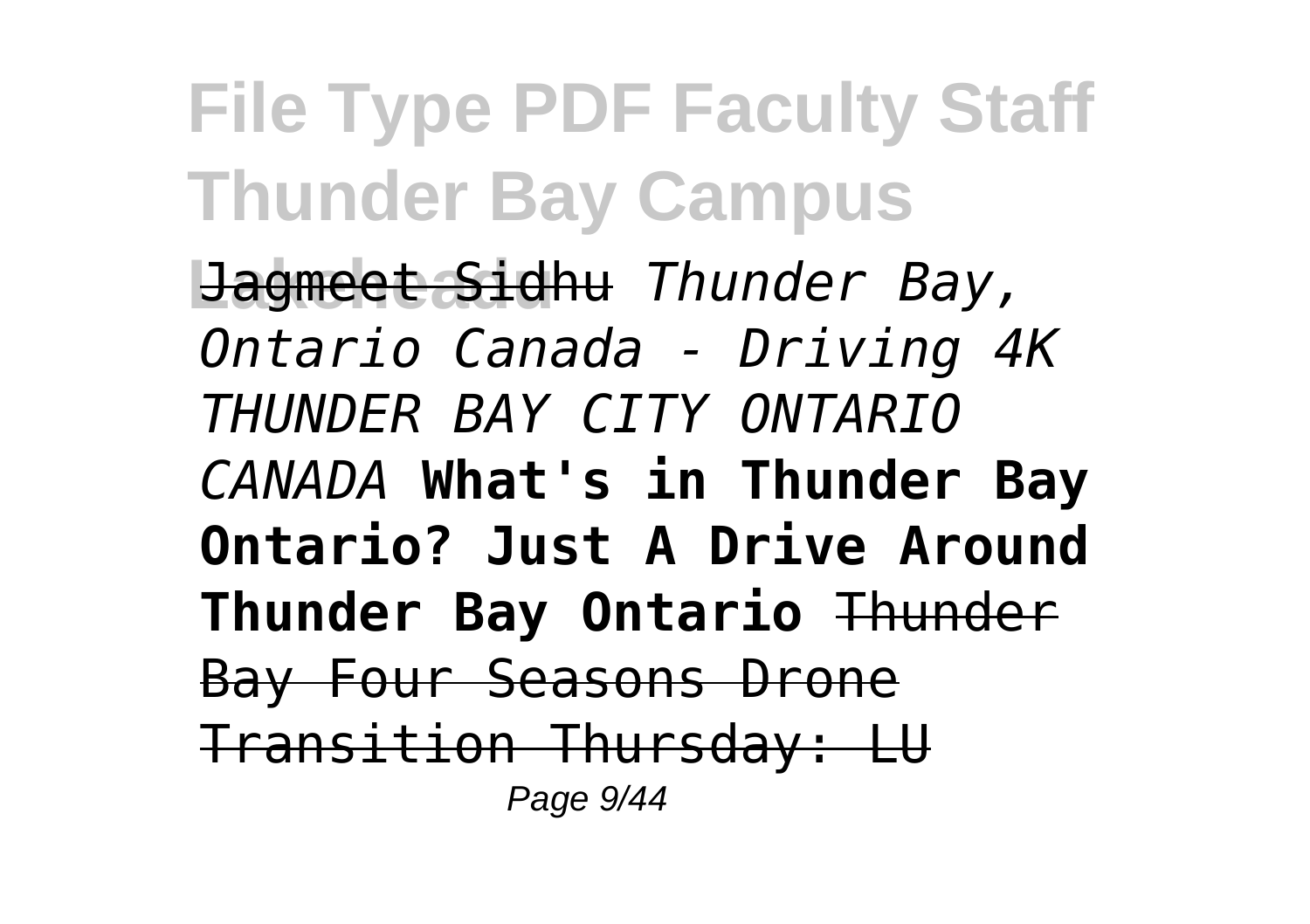**File Type PDF Faculty Staff Thunder Bay Campus**

Virtual Resources Wednesday Weekly: Admission Updates - June 17, 2020

Lakehead University CASES Building TimelapseLakehead Live: Course Registration, Campus Tours and More! *Thunder Bay: Top 10 Spots on* Page 10/44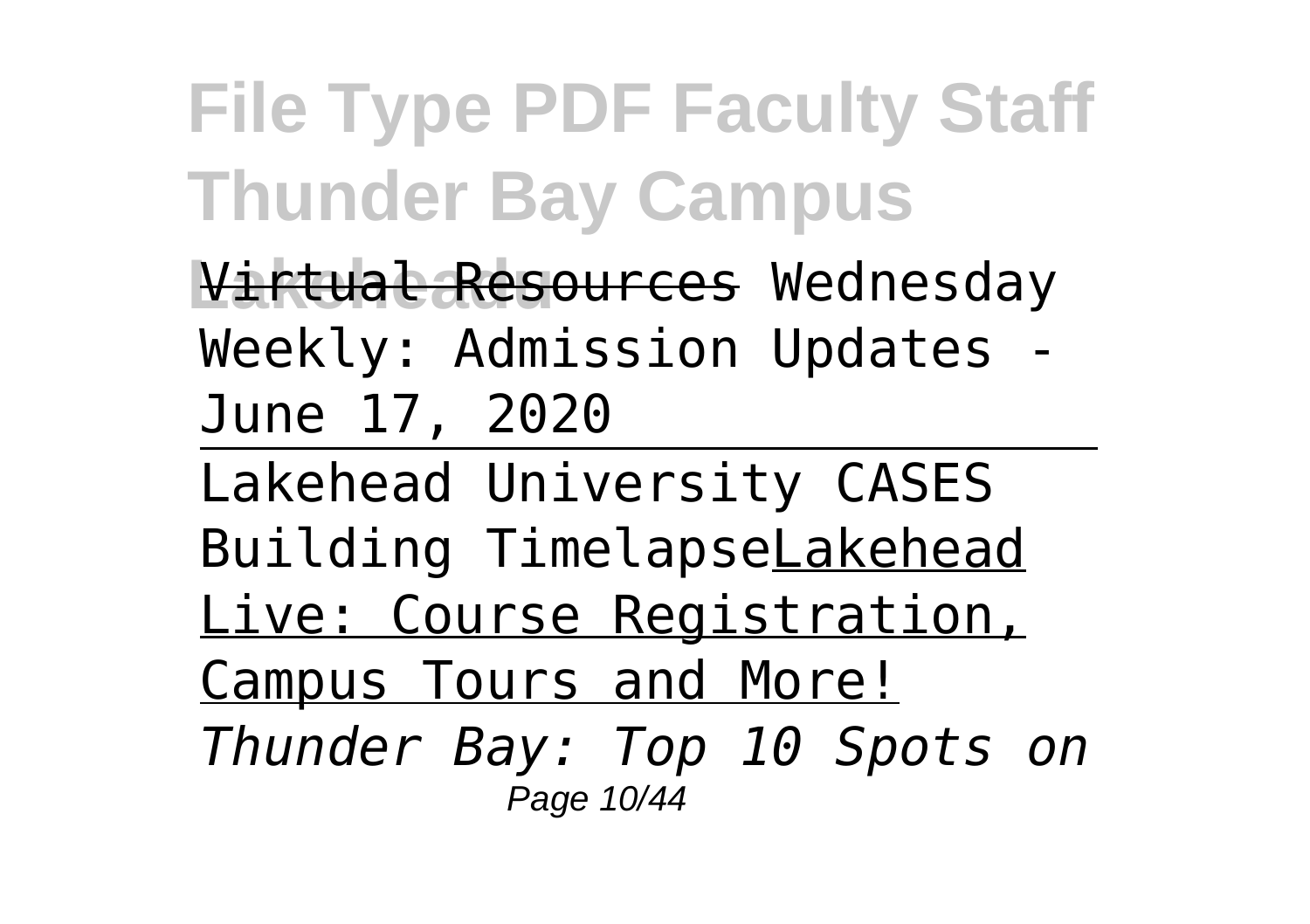**File Type PDF Faculty Staff Thunder Bay Campus Lakeheadu** *Campus Monday Meet-Up: Student Accessibility Services Business Administration - Academics Explored* **BSMMU Residency Entrance Exam Preparation** *Faculty Staff Thunder Bay Campus*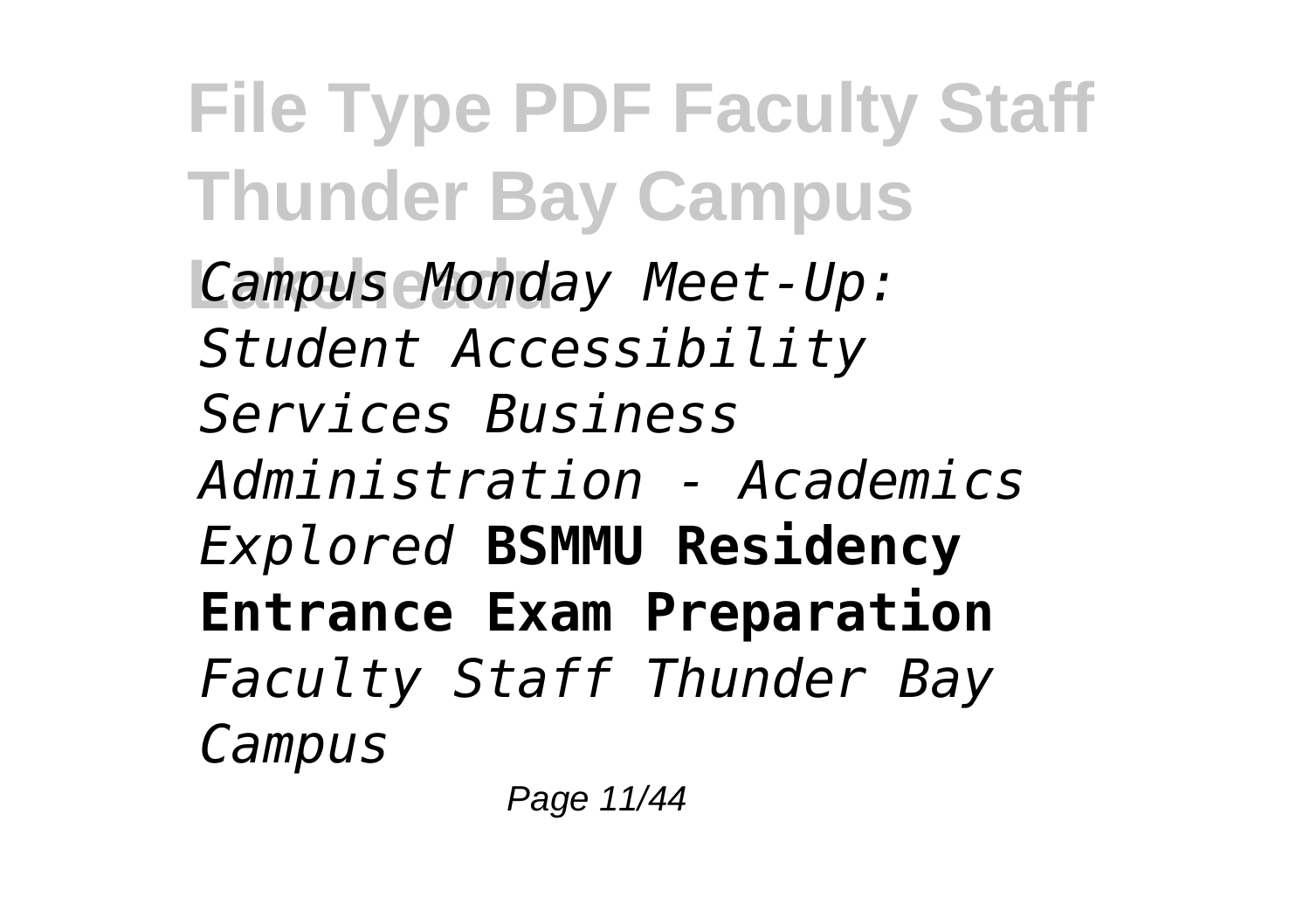**File Type PDF Faculty Staff Thunder Bay Campus** Lakehead University is your place to live and learn. Dynamic, modern, and highly learner-centred, we acknowledge all of our students as valued leaders of tomorrow, whose education and success are most Page 12/44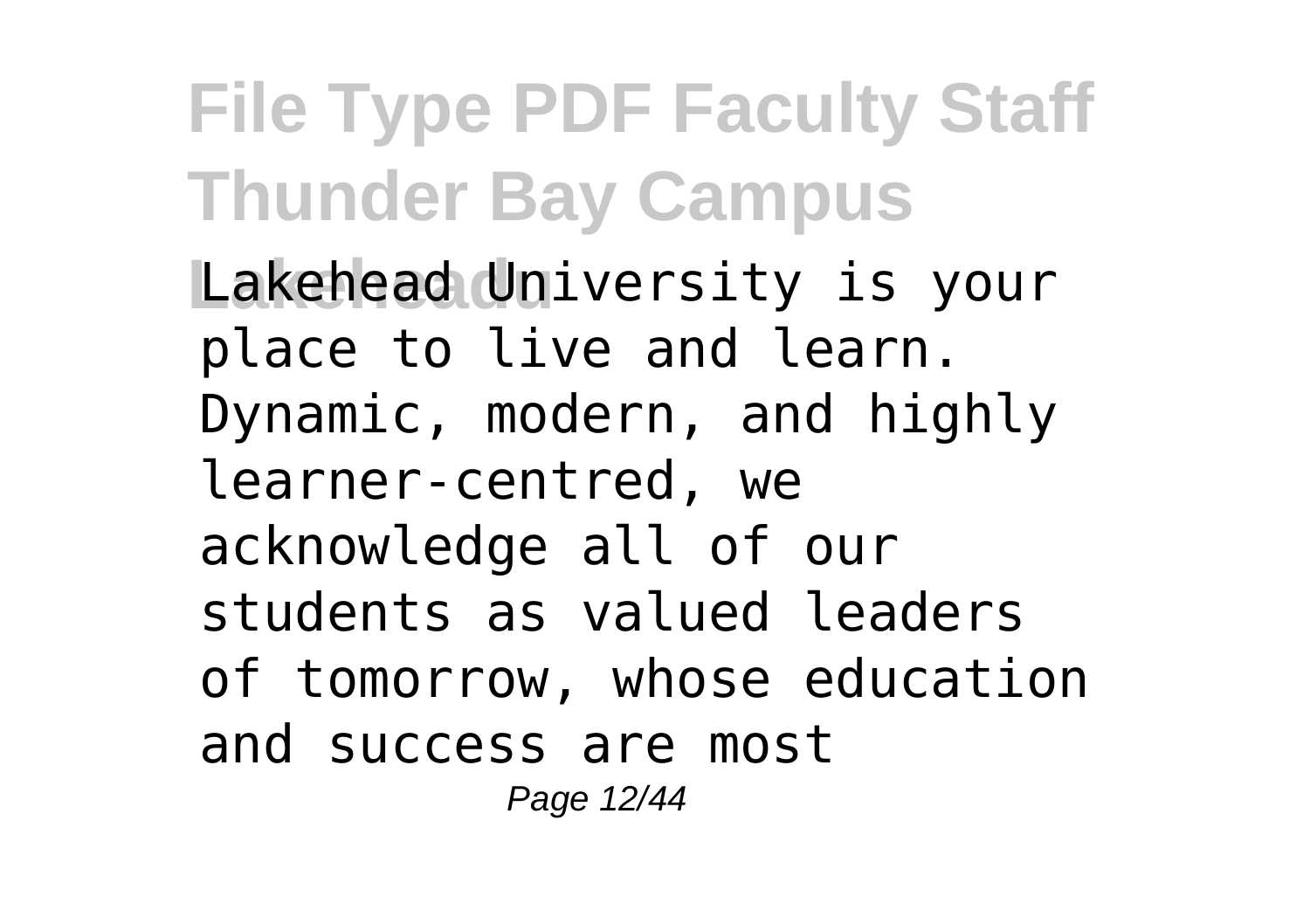**File Type PDF Faculty Staff Thunder Bay Campus paramount** to our institution.

*Thunder Bay Faculty | Lakehead University* FACULTY & STAFF · THUNDER BAY CAMPUS Name Office Lab BRAZEAU, Daniel Technician Page 13/44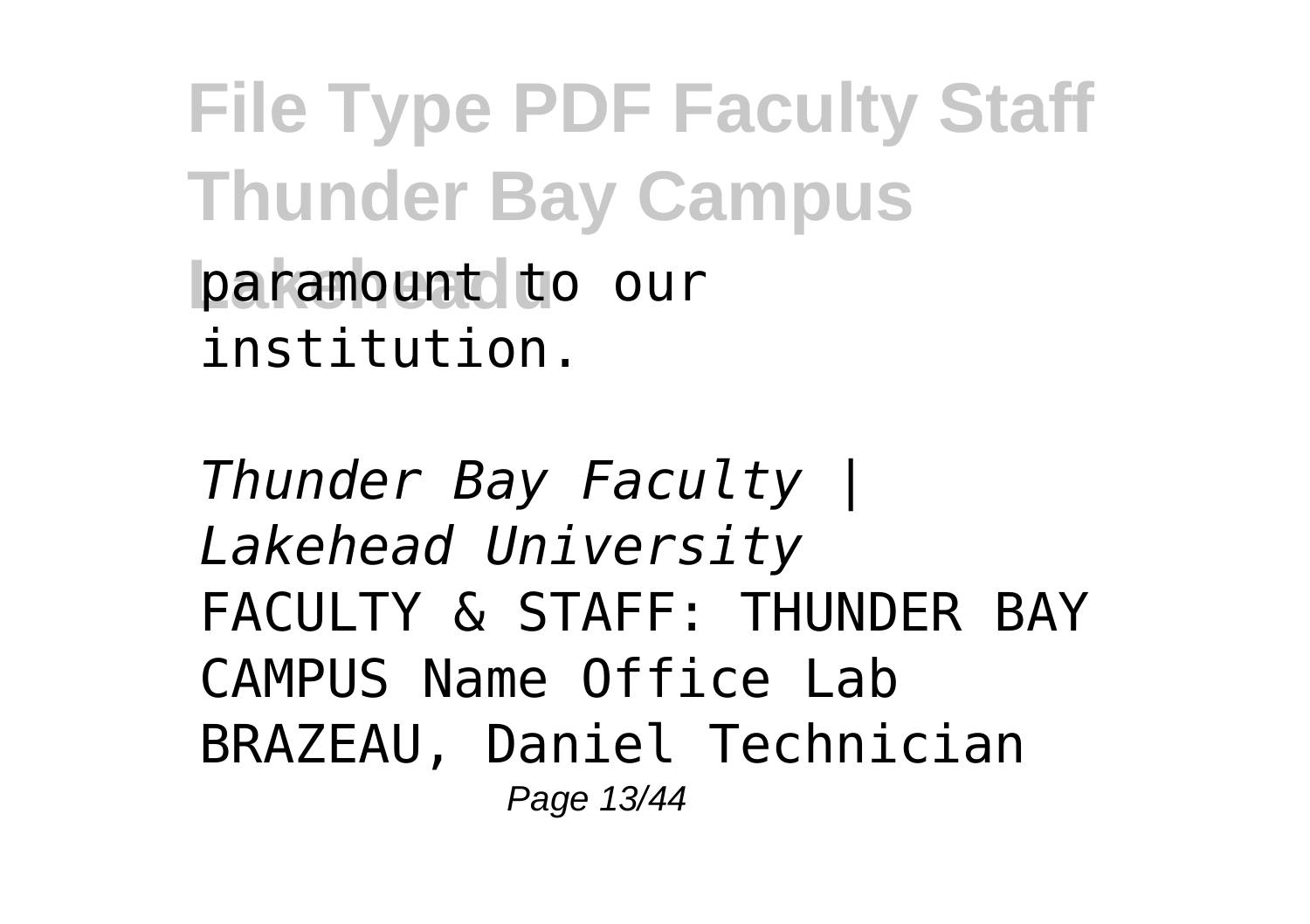**File Type PDF Faculty Staff Thunder Bay Campus Lakeheadu** CB 3020A, 807 -346 7739 dbrazeau@lakeheadu.ca -- CARNEY, Joseph Faculty Chair Biology CB 4020, 807-766-7223 jcarney@lakeheadu.ca CB 3018, 807-343-8515 DYSIEVICK, Kristi Technician Page 14/44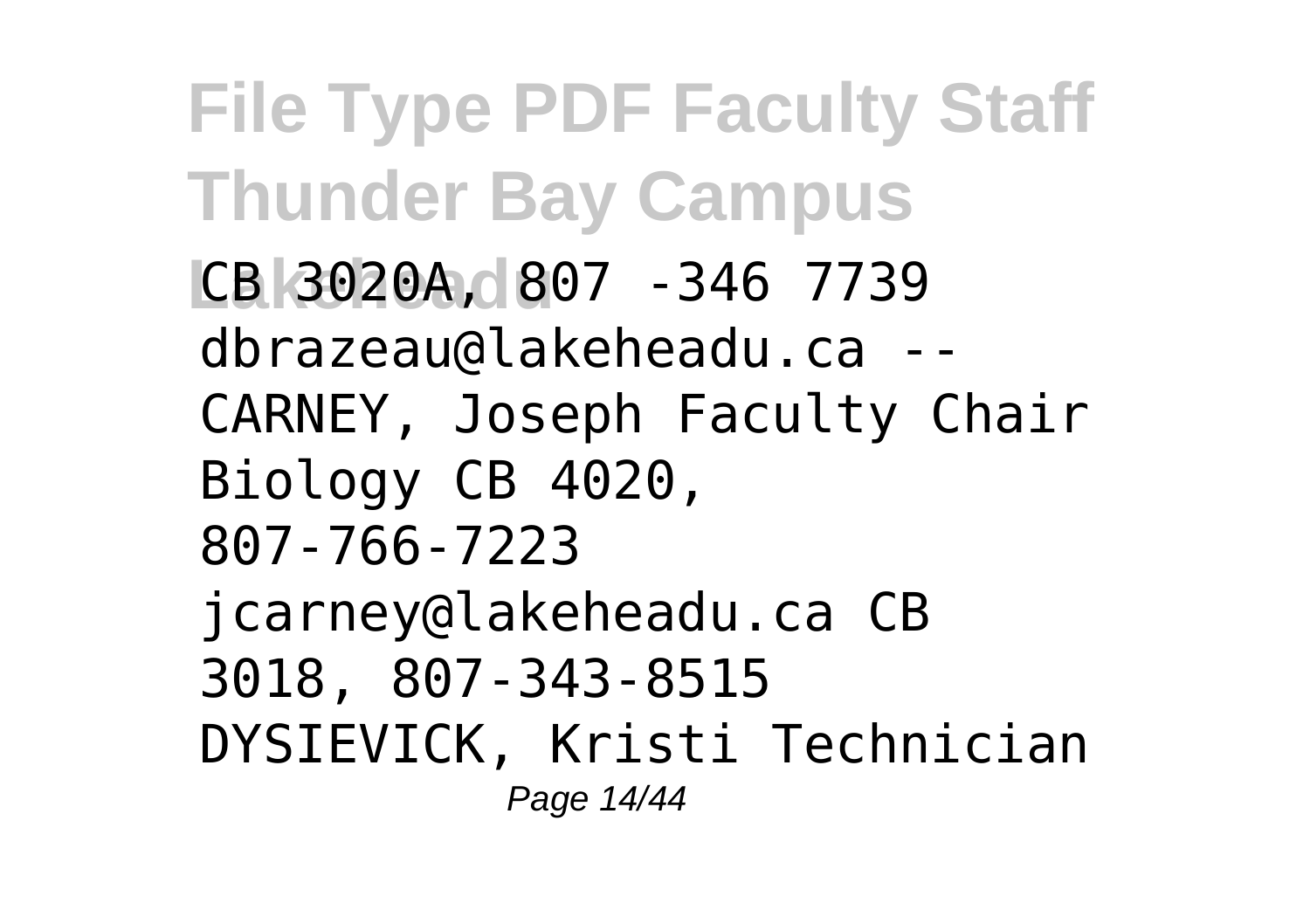**File Type PDF Faculty Staff Thunder Bay Campus**

**L**(Contract) and Staff, Claude Garton Herbarium CB 3014A, 807-343-8593 kedysiev@lakeheadu.ca Claude Garton Herbarium: CB 3027, 807-343-8506 ...

*FACULTY & STAFF: THUNDER BAY* Page 15/44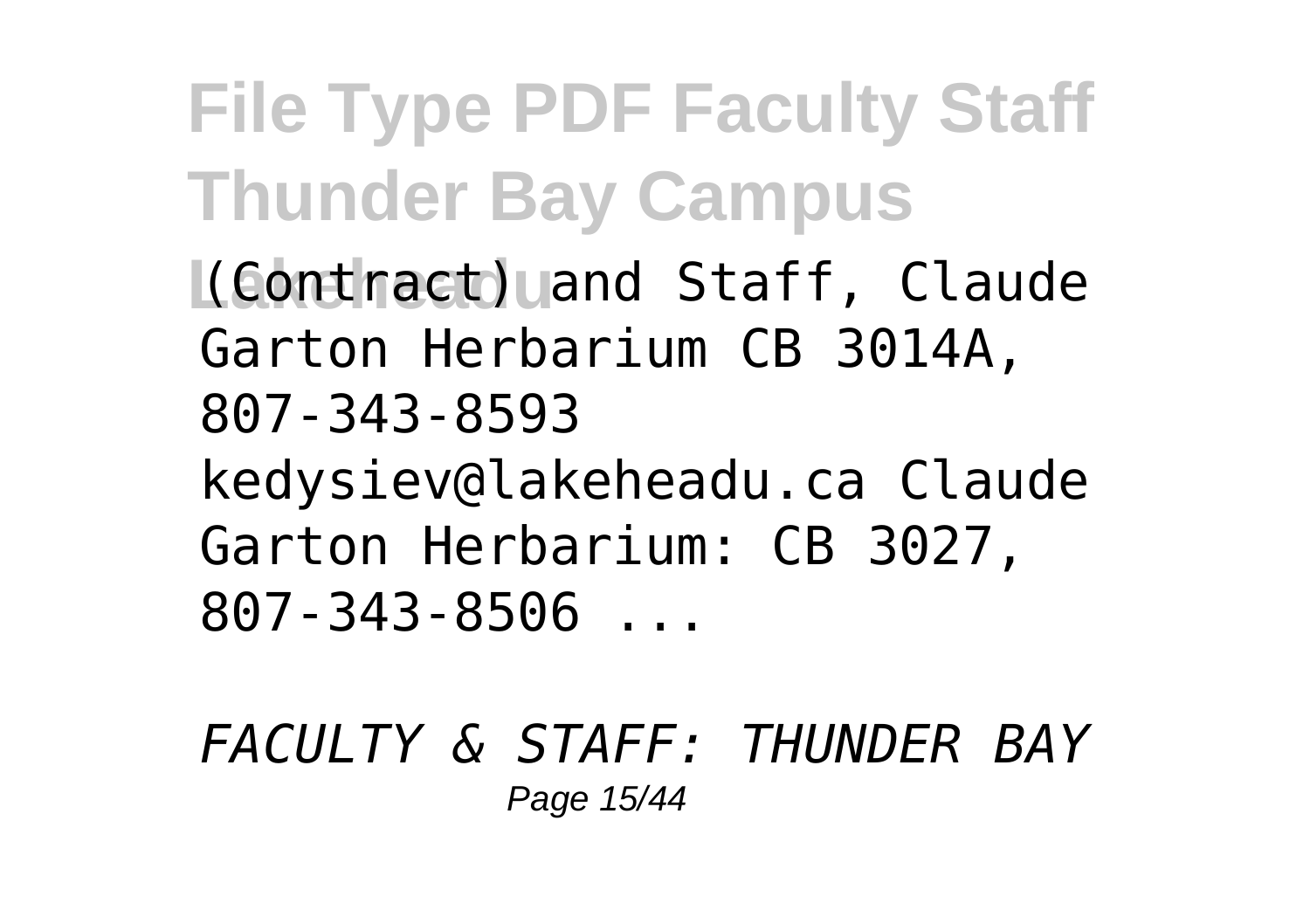## **File Type PDF Faculty Staff Thunder Bay Campus Lakeheadu** *CAMPUS*

Campus: Thunder Bay Office Location: Main Office: Braun Building 1068, Department of Health Sciences, 955 Oliver Rd Thunder Bay, ON, P7B 5E1 Phone Number: +1 807-346-7954, +1 Page 16/44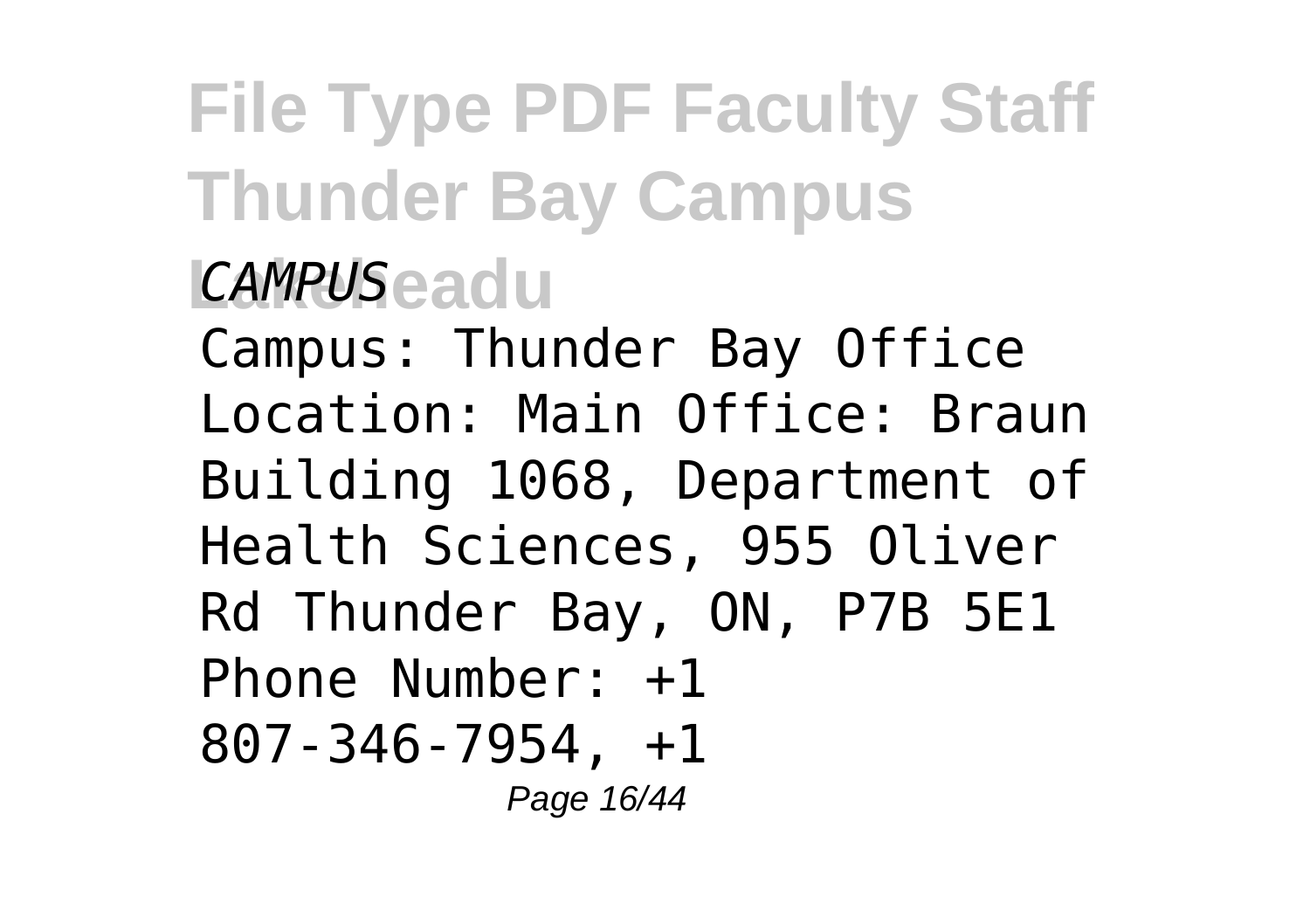**File Type PDF Faculty Staff Thunder Bay Campus Lakeheadu** 807-343-8010 ext. 7654

*Faculty & Staff | Lakehead University* FACULTY & STAFF · THUNDER RAY CAMPUS Name Office Lab BRAZEAU, Daniel Technician (Contract) CB 3020A, 807 Page 17/44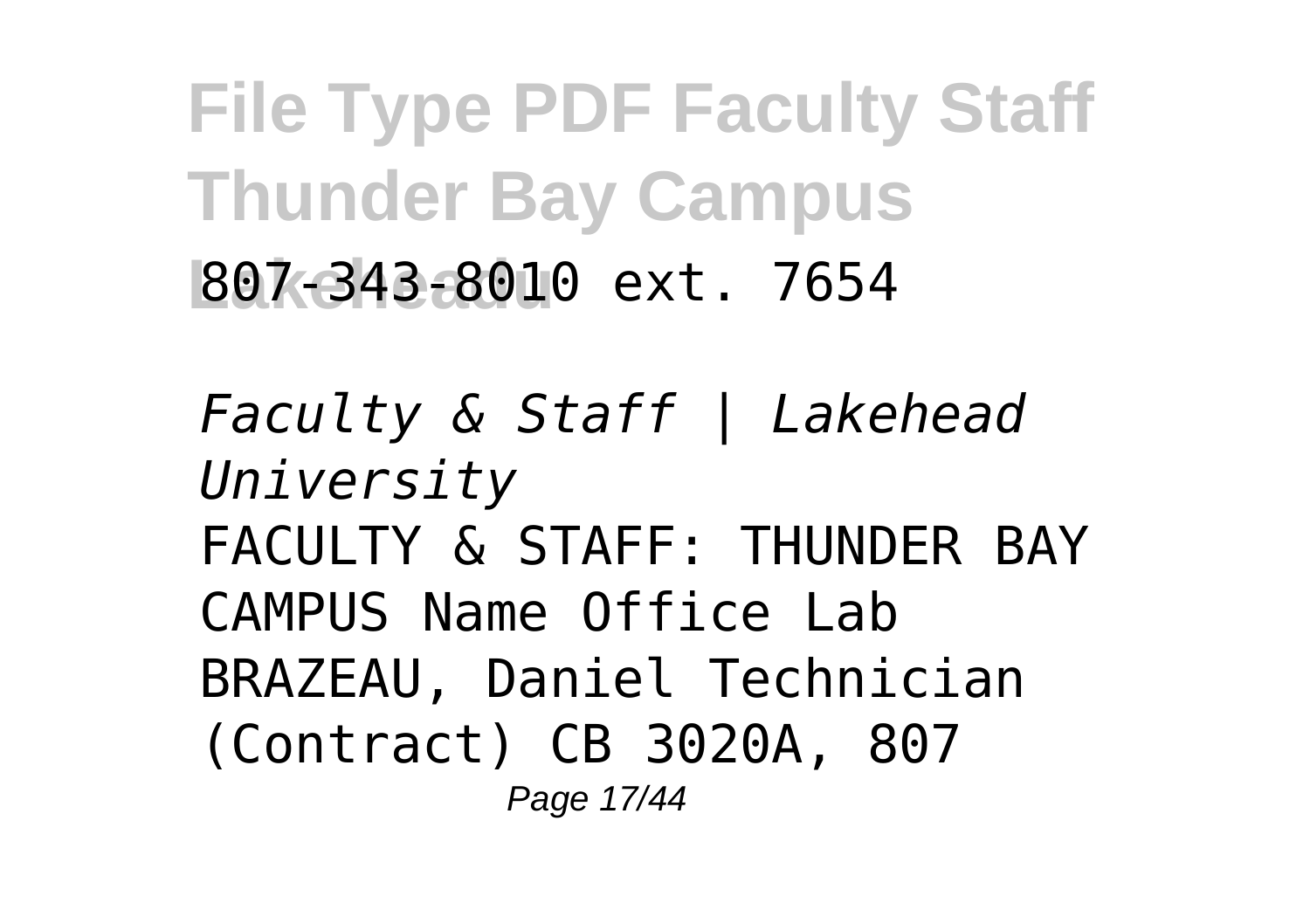**File Type PDF Faculty Staff Thunder Bay Campus L-346 7739 LI** dbrazeau@lakeheadu.ca -- CARNEY, Joseph Faculty Chair Biology CB 4020, 807-766-7223 jcarney@lakeheadu.ca CB 3018, 807-343-8515 DYSIEVICK, Kristi Technician Page 18/44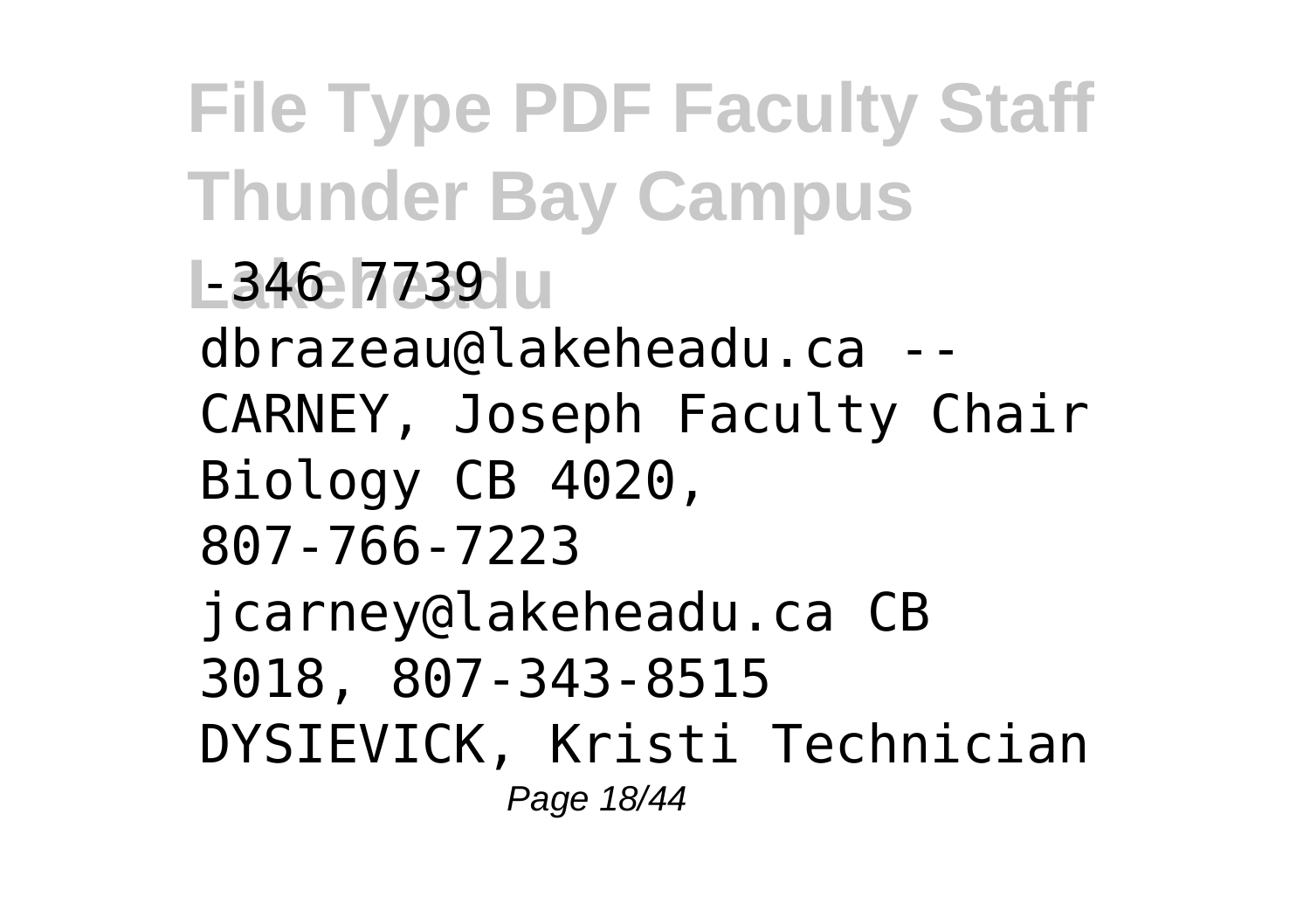**File Type PDF Faculty Staff Thunder Bay Campus L**(Contract) and Course Calendar Lakehead University The Thunder Bay campus opened three new gallery spaces featuring art by ...

*Faculty Staff Thunder Bay Campus Lakeheadu* Page 19/44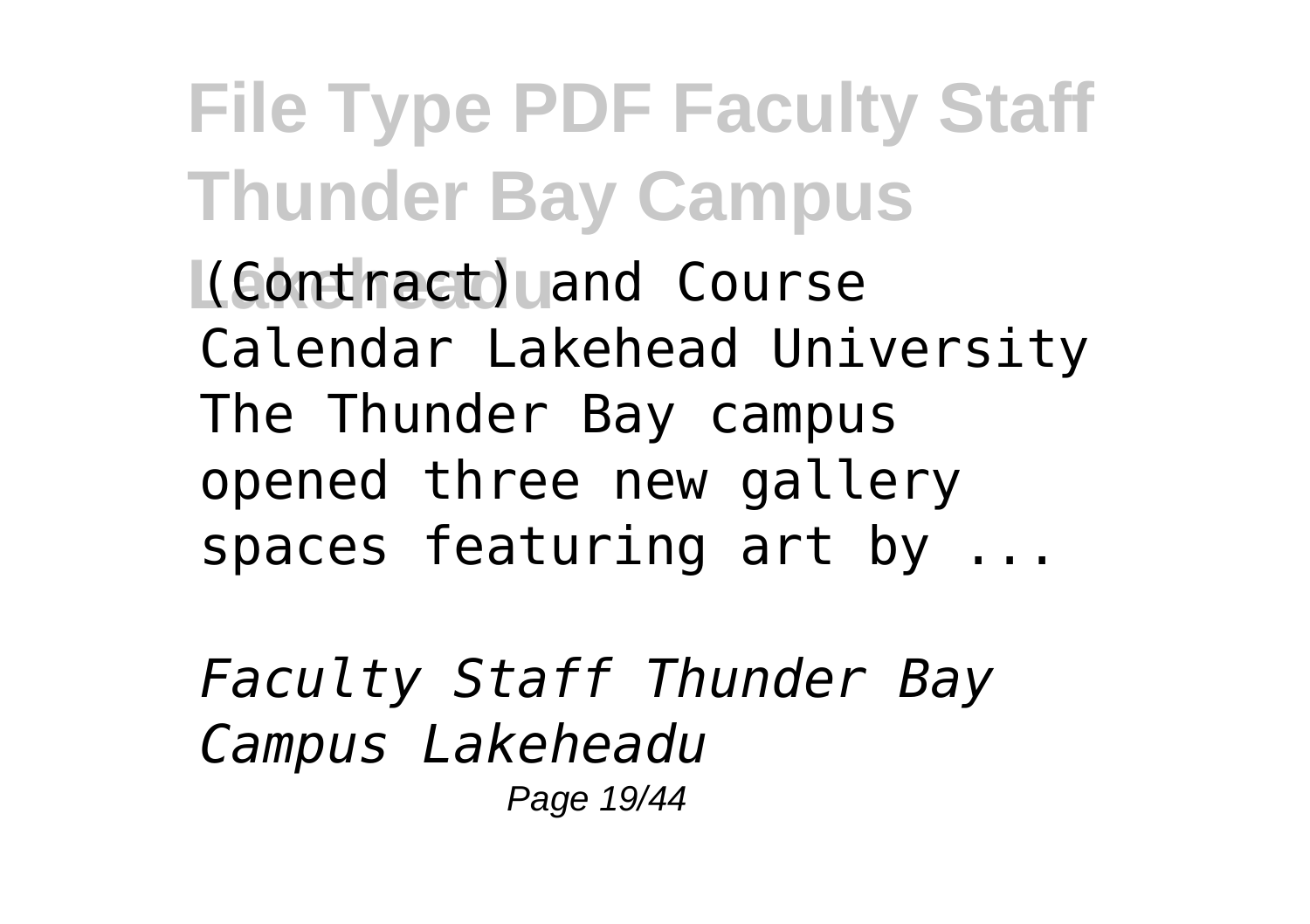**File Type PDF Faculty Staff Thunder Bay Campus Eaculty & Staff The Thunder** Bay Christian School is compromised of dedicated staff of Christian men and women who encourage students to develop and grow all their abilities to serve and honour God.

Page 20/44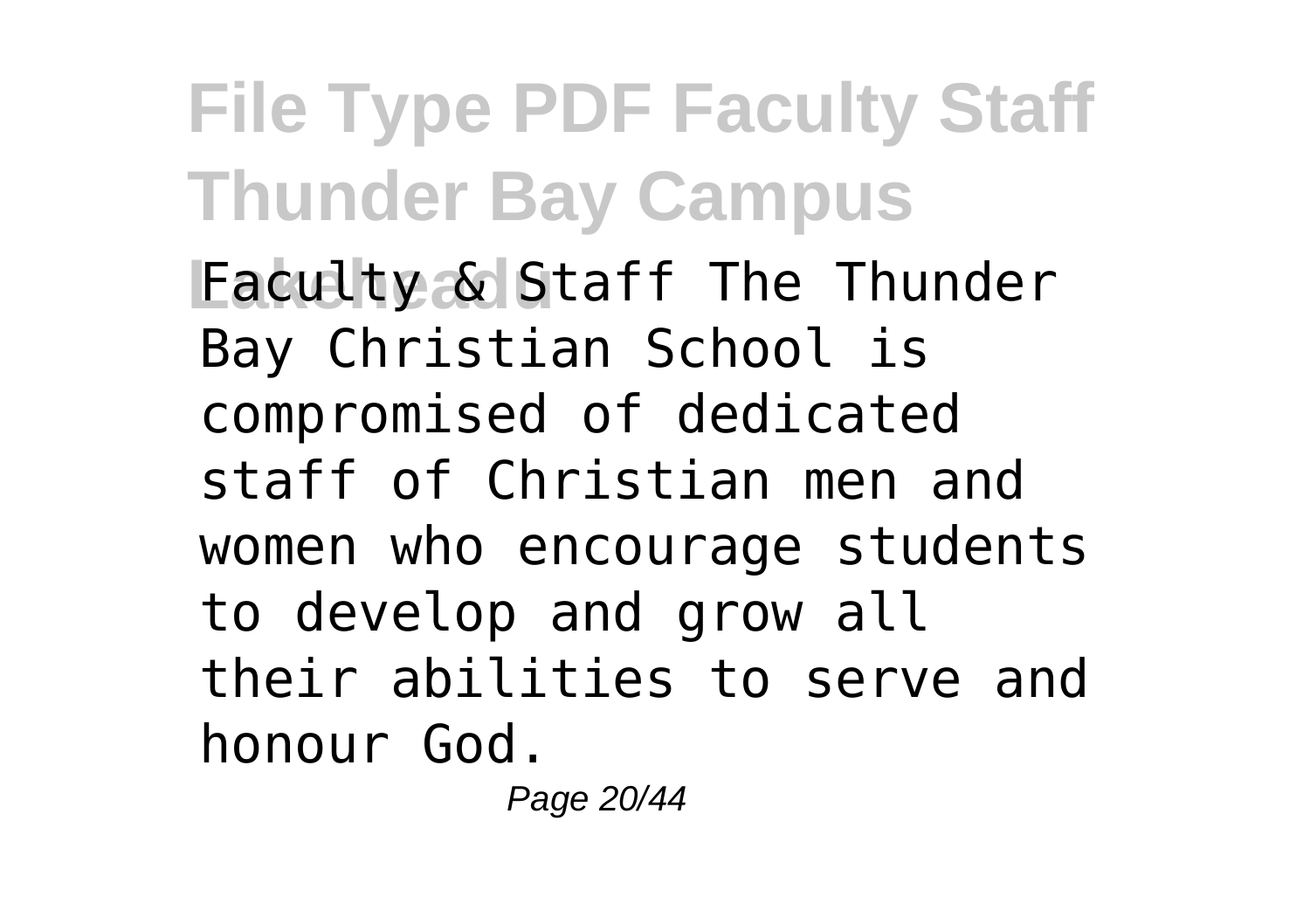**File Type PDF Faculty Staff Thunder Bay Campus Lakeheadu** *Faculty & Staff / Thunder Bay Christian School / Thunder ...* Dr. Jinan Fiaidhi Professor . Campus: Thunder Bay Office Location: AT 5015, ATAC Building, Lakehead Page 21/44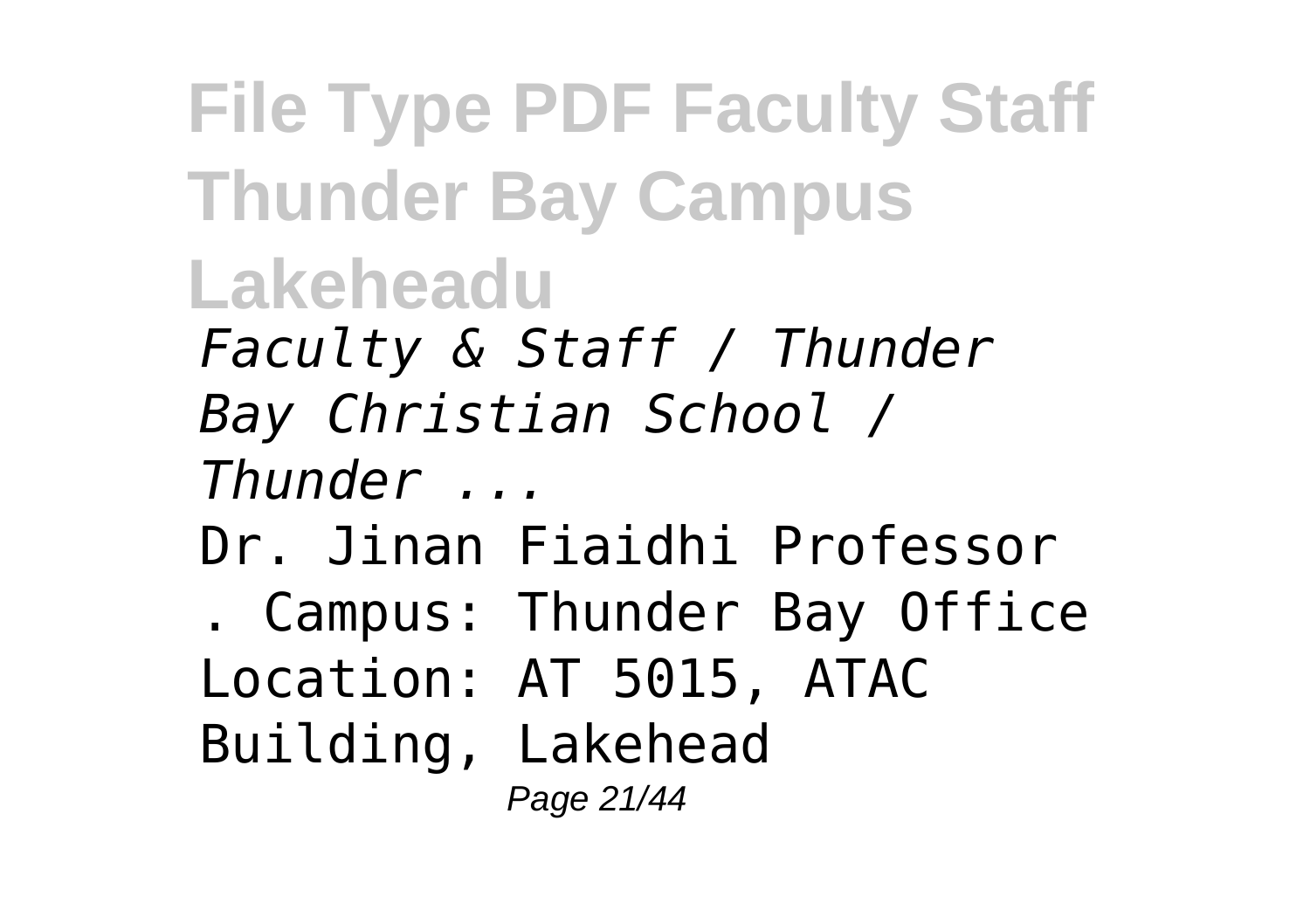**File Type PDF Faculty Staff Thunder Bay Campus** University, 955 Oliver Road, Thunder Bay, Ontario P7B 5E1, Canada Phone Number: +1 (807) 343-8224 Email: jfiaidhi@lakeheadu.ca Read more about Dr. Jinan Fiaidhi

*Faculty & Staff | Lakehead* Page 22/44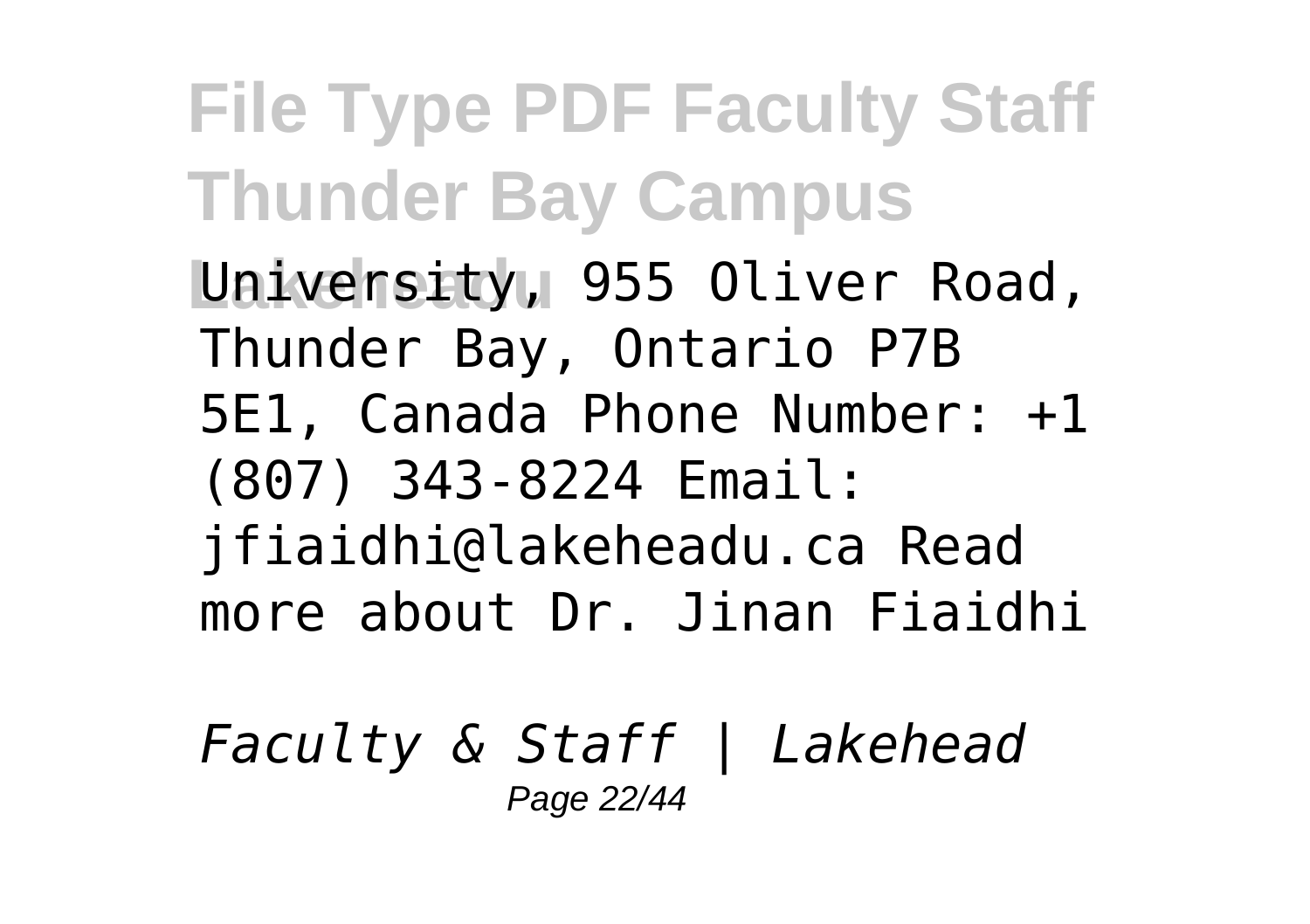**File Type PDF Faculty Staff Thunder Bay Campus** *University* Posted 4 weeks ago. Technical Staff, Faculty of Engineering, Competition # LUTA-20-02, Thunder Bay, ONCategory:…See this and similar jobs on LinkedIn.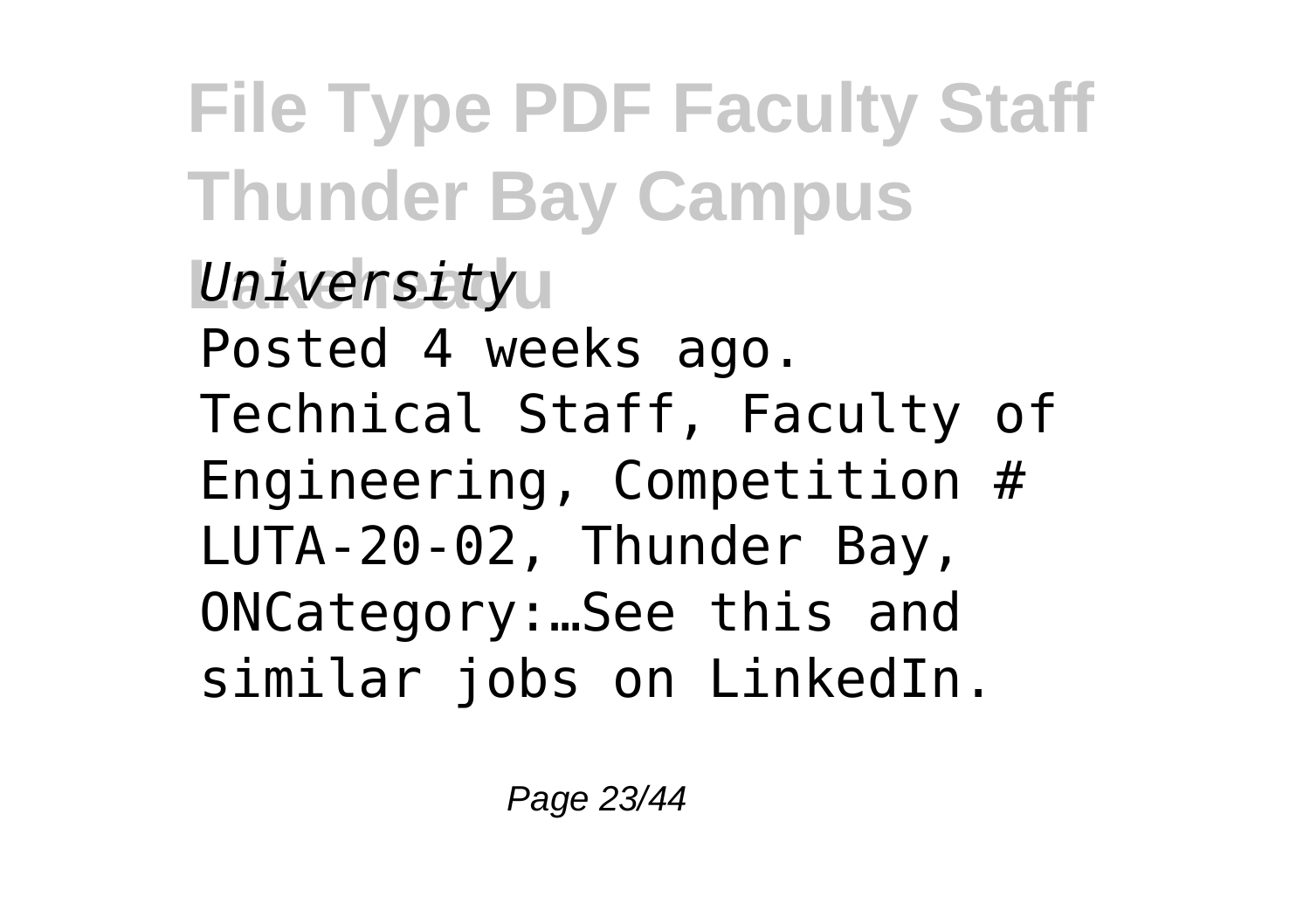**File Type PDF Faculty Staff Thunder Bay Campus Lakeheadu** *Technical Staff, Faculty of Engineering - Thunder Bay* Faculty & Staff; Thunder Bay; Wawa Campus; You are here. Home Sioux Lookout Faculty & Staff (Sioux Lookout) Faculty & Staff (Sioux Lookout) Our staff at Page 24/44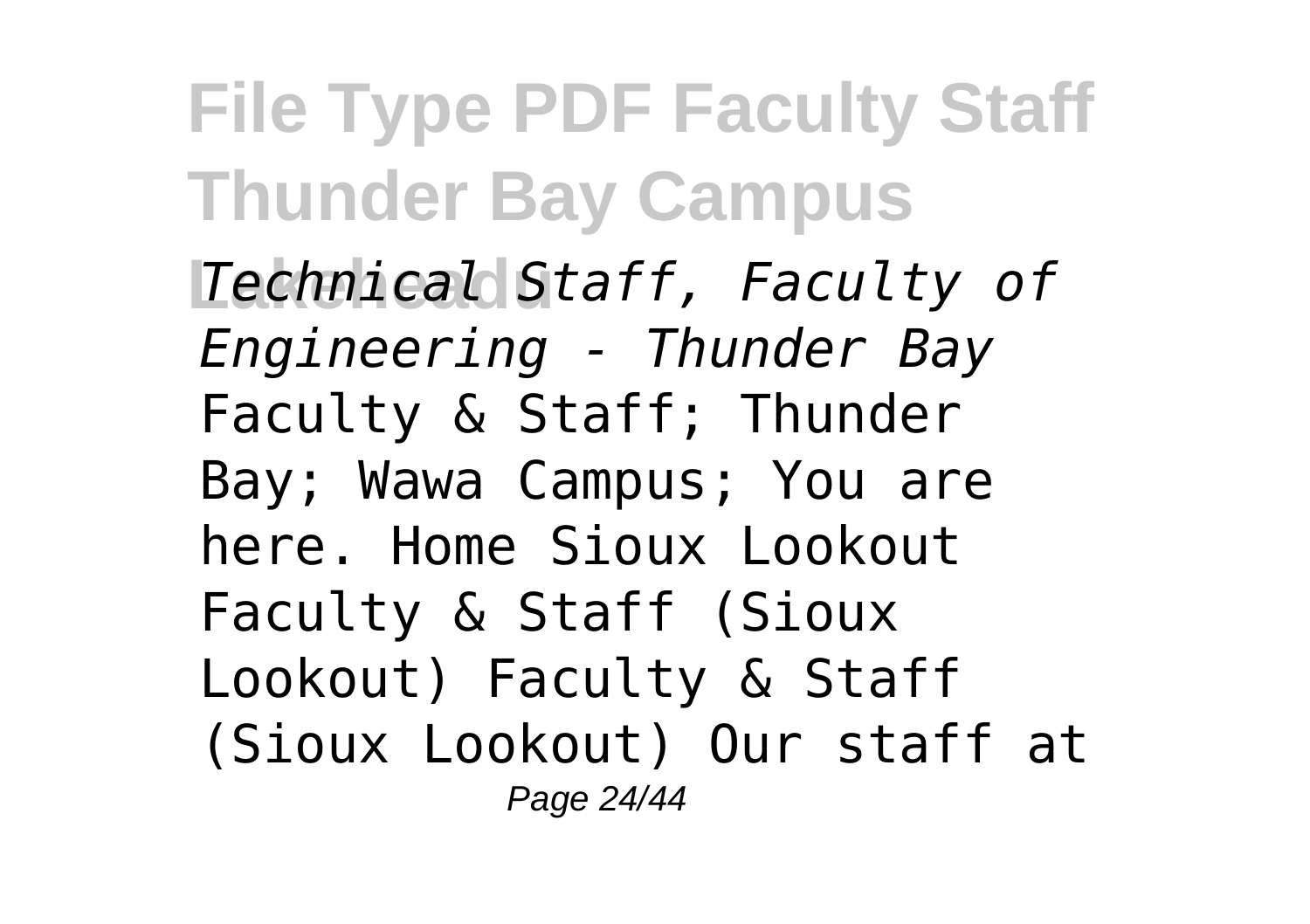**File Type PDF Faculty Staff Thunder Bay Campus the Sioux Lookout Campus** look forward to getting to know you. We are here to help you in your educational journey. Debbie Skanderberg - Program Officer. Phone: (807) 475-6372 E-mail: Debbi e.Skanderberg@confederationc Page 25/44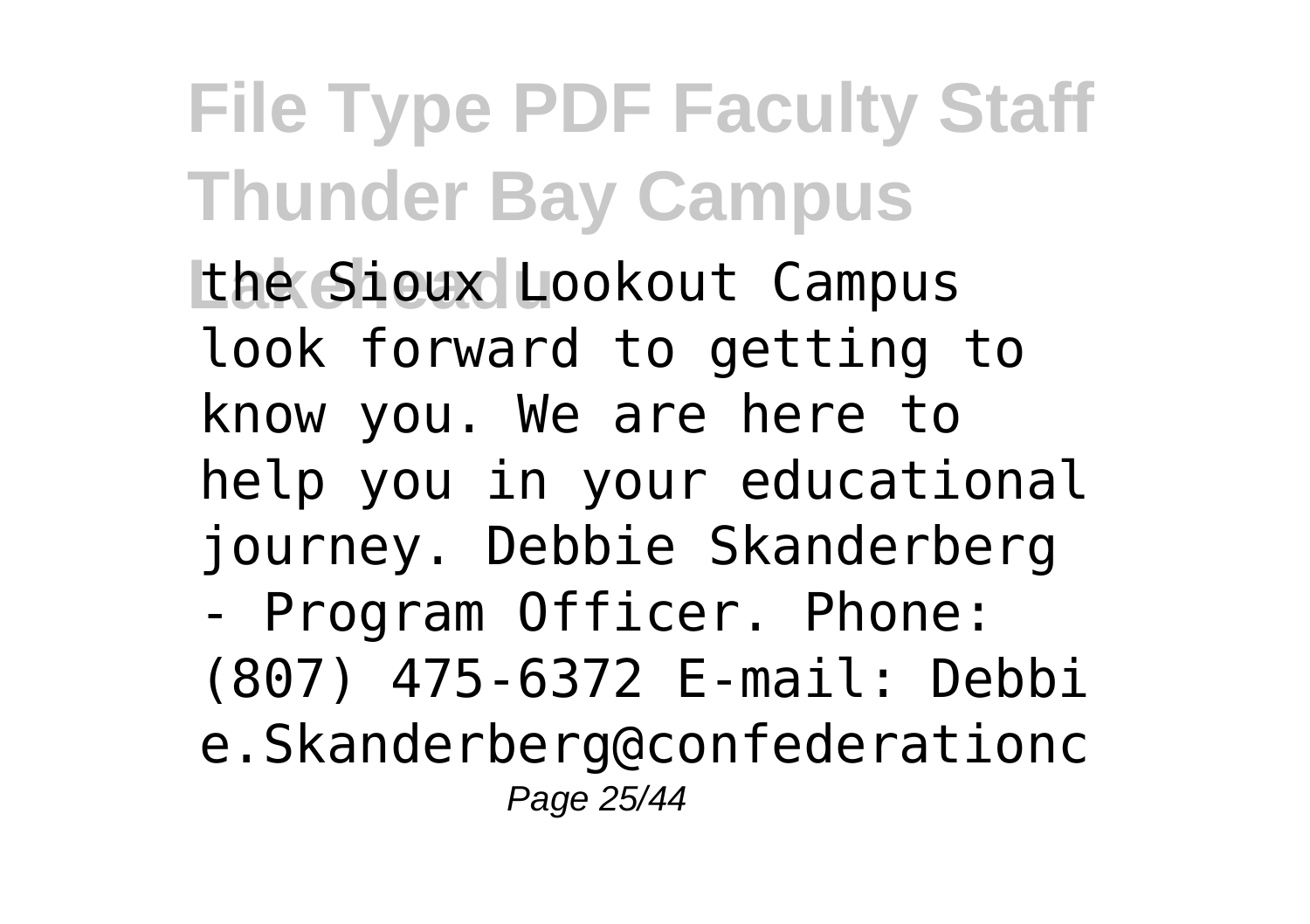**File Type PDF Faculty Staff Thunder Bay Campus Lakehead Angelina Anderson** 

...

*Faculty & Staff (Sioux Lookout) | Confederation College* Bookmark File PDF Faculty Staff Thunder Bay Campus Page 26/44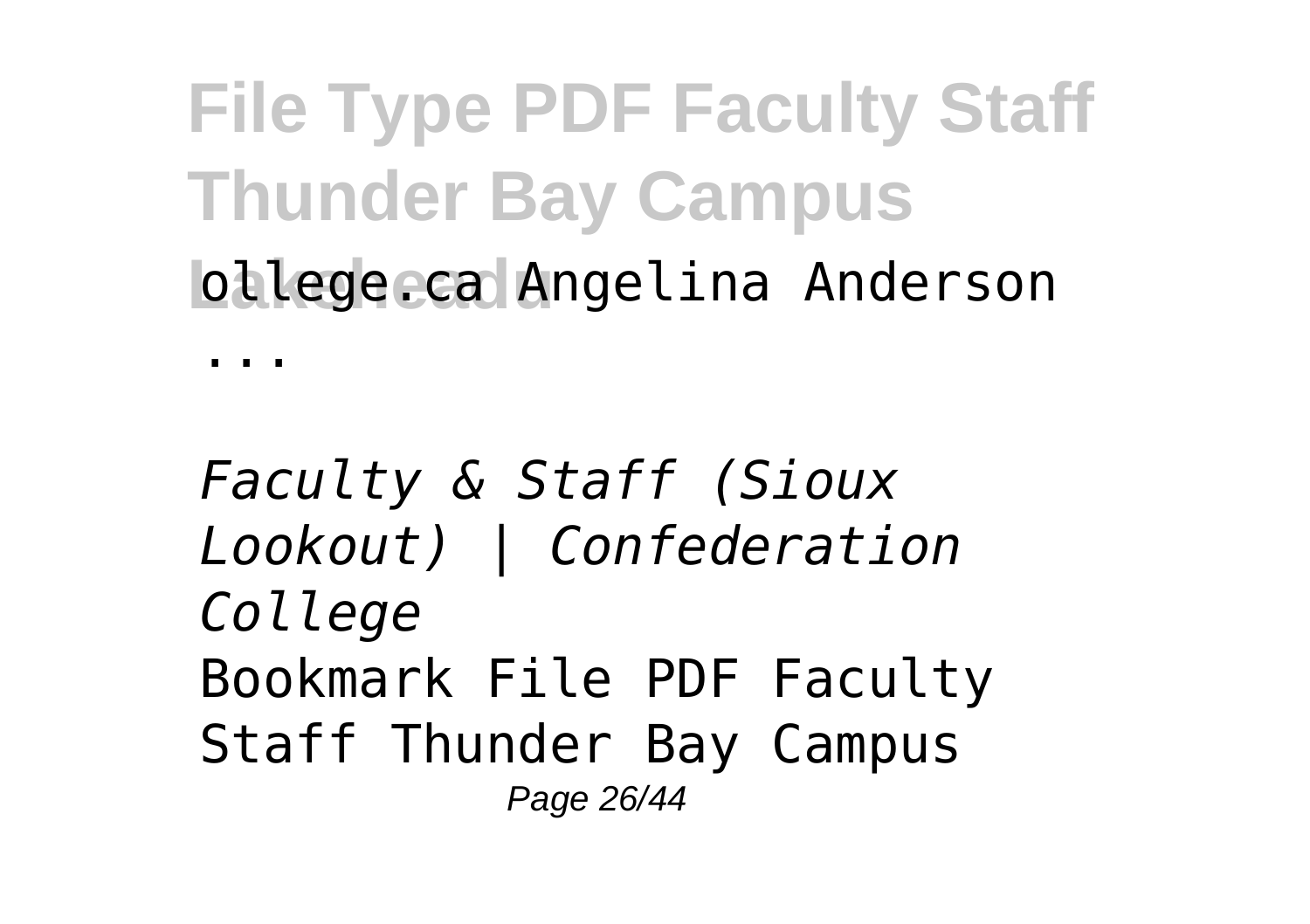**File Type PDF Faculty Staff Thunder Bay Campus** Lakeheadu Faculty Staff Thunder Bay Campus Lakeheadu If you ally craving such a referred faculty staff thunder bay campus lakeheadu ebook that will give you worth, acquire the definitely best seller from Page 27/44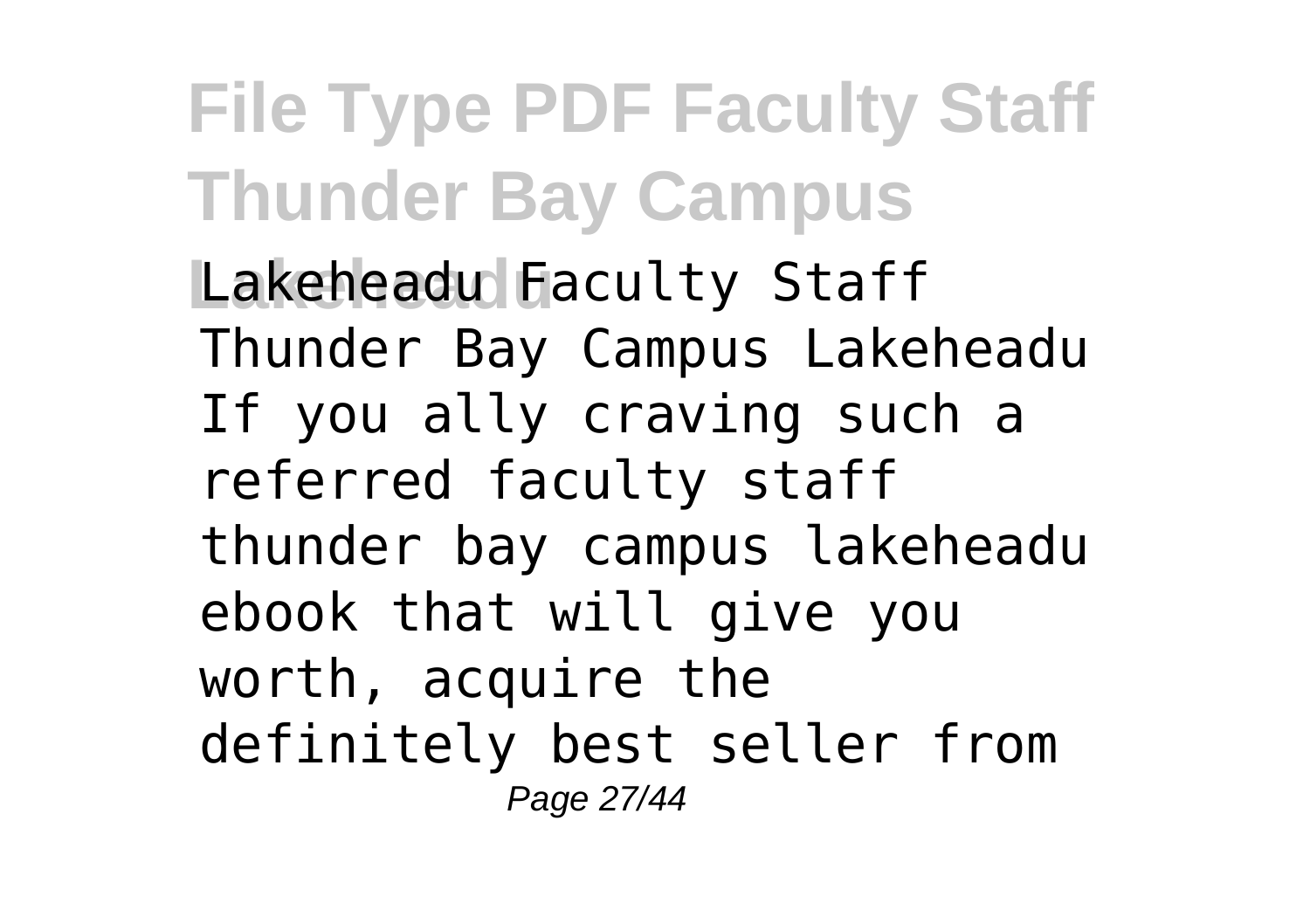**File Type PDF Faculty Staff Thunder Bay Campus Las currently from several** preferred authors. If you desire to witty books, lots of novels, tale, jokes, and more fictions collections are ...

*Faculty Staff Thunder Bay* Page 28/44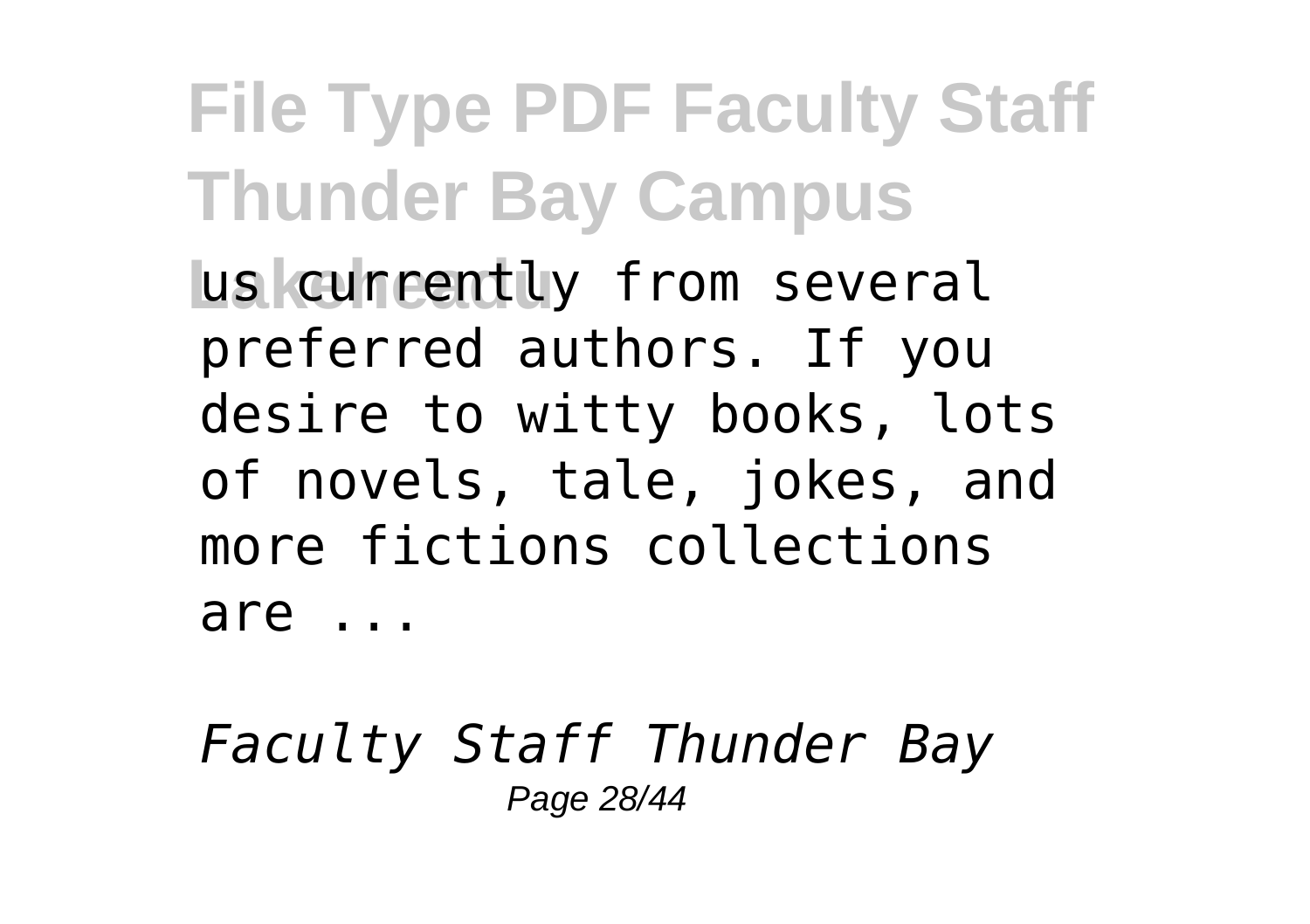**File Type PDF Faculty Staff Thunder Bay Campus**

**Lakeheadu** *Campus Lakeheadu* Faculty & Staff (Dryden) Our staff at the Dryden Campus look forward to getting to know you. We are here to help you in your educational journey. Donna Roy - Academic Service Assistant. Page 29/44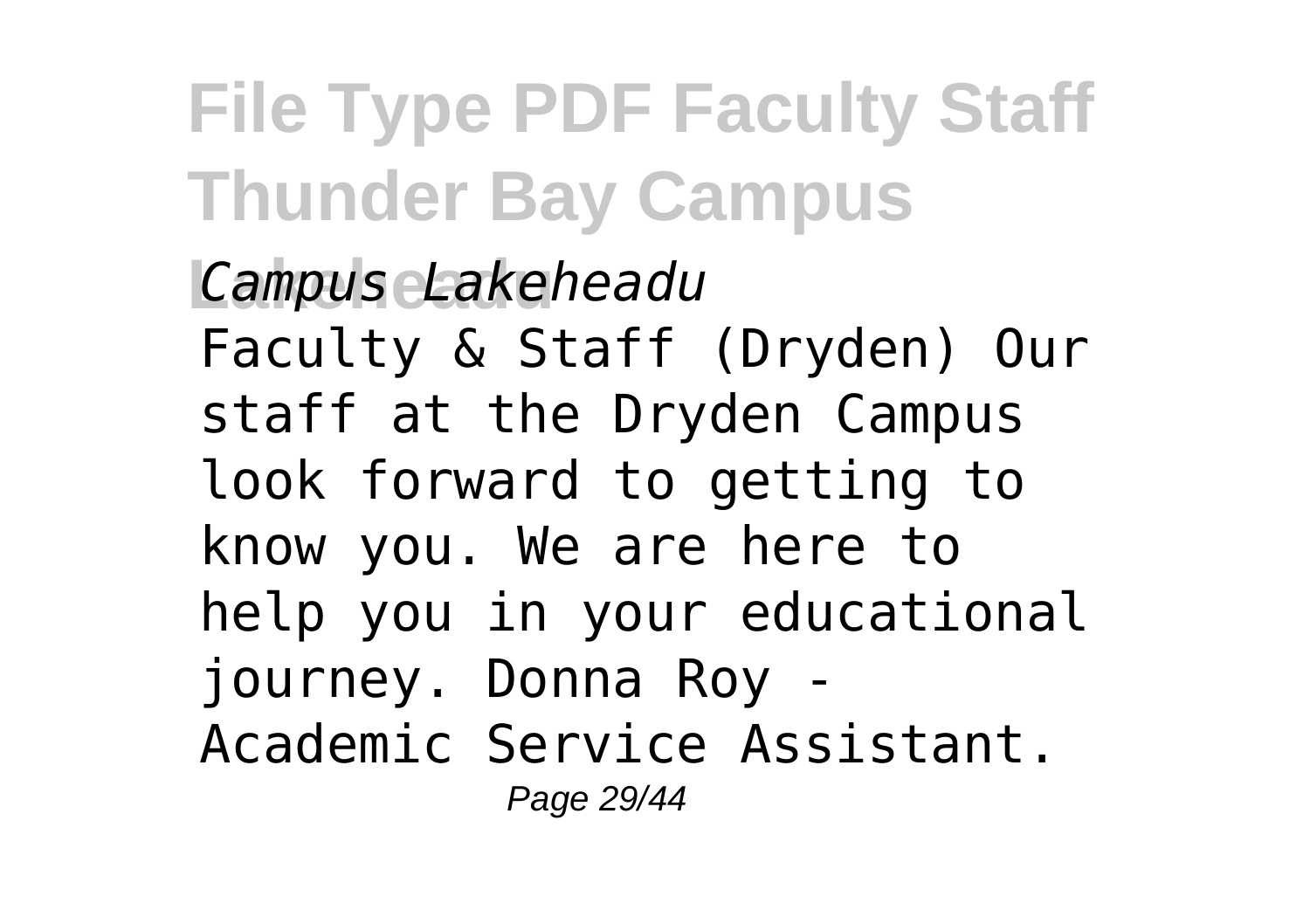**File Type PDF Faculty Staff Thunder Bay Campus Lakeheadu** Phone: 807-475-6374 E-mail: Donna.Roy @confederationcollege.ca Angelina Anderson - Campus Director. Phone: (807) 223-3035 Ext. 2 E-mail: ange lina@confederationcollege.ca Anne Renaud, Dean, Access Page 30/44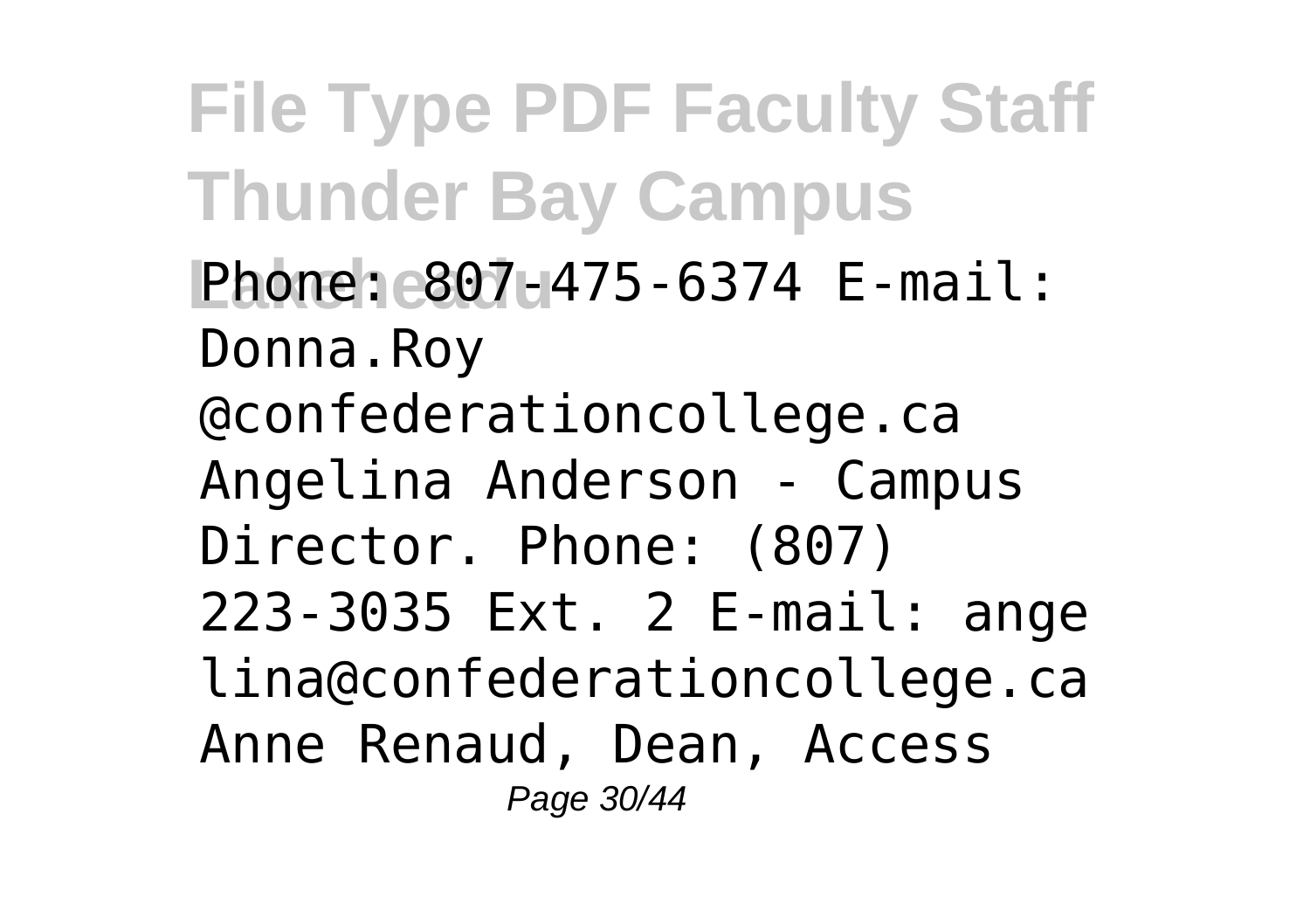**File Type PDF Faculty Staff Thunder Bay Campus** land Success ...

*Faculty & Staff (Dryden) | Confederation College* FACULTY & STAFF · THUNDER BAY CAMPUS Name Office Lab BRAZEAU, Daniel Technician CB 3020A, 807 -346 7739 Page 31/44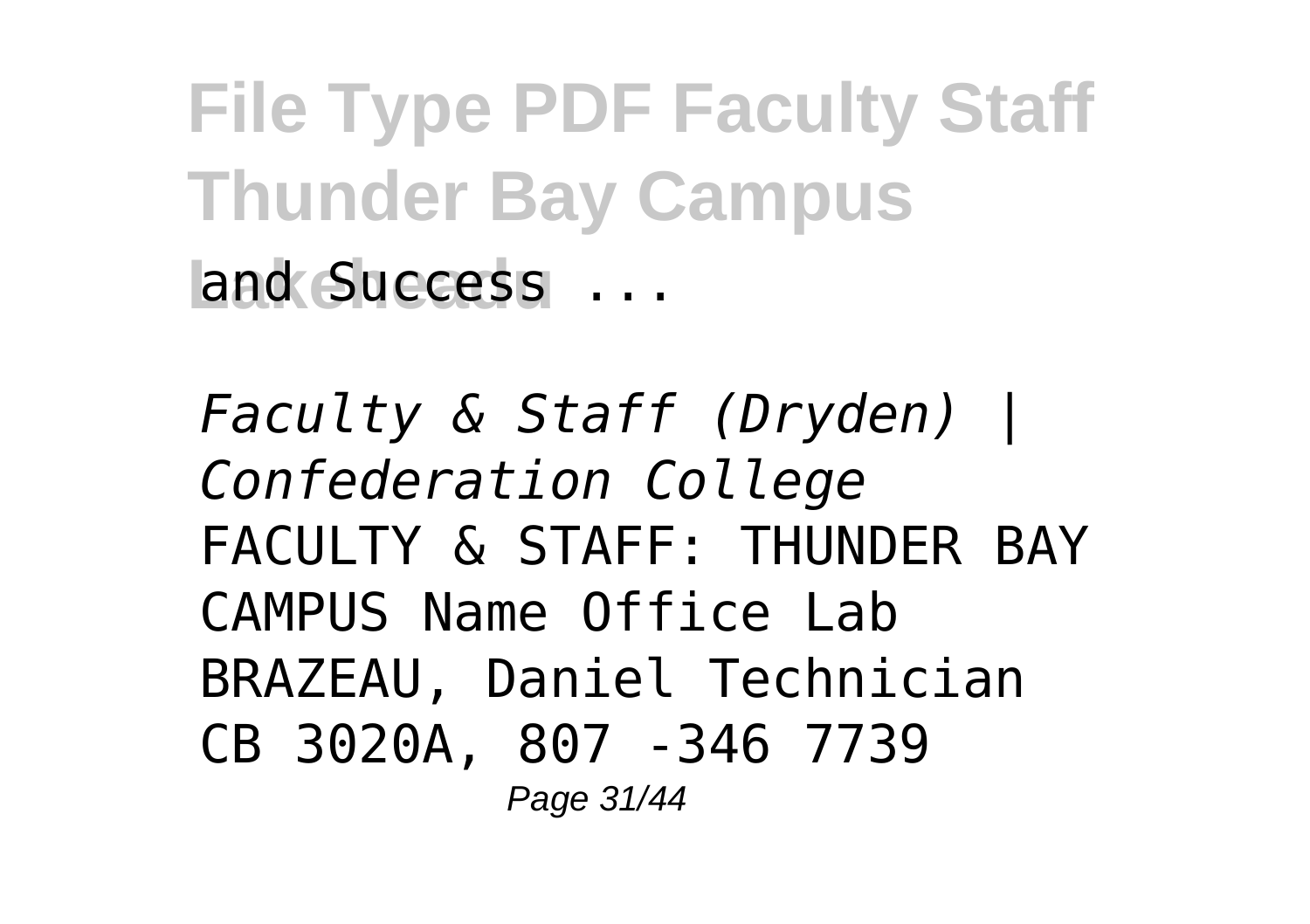**File Type PDF Faculty Staff Thunder Bay Campus Lakeheadu** dbrazeau@lakeheadu.ca -- CARNEY, Joseph Faculty Chair Biology CB 4020, 807-766-7223 jcarney@lakeheadu.ca CB 3018, 807-343-8515 DYSIEVICK, Kristi Technician (Contract) and Staff, Claude Page 32/44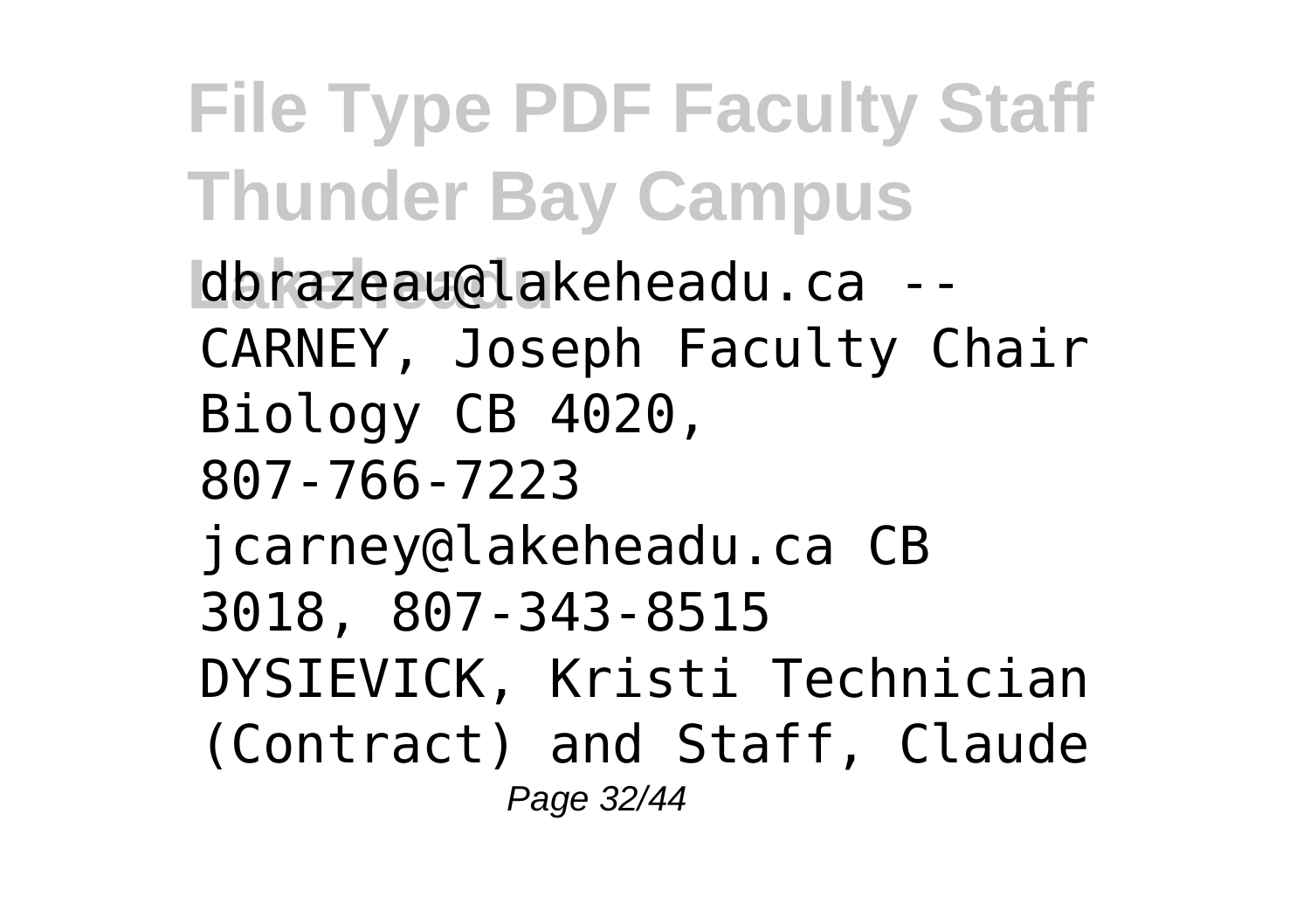**File Type PDF Faculty Staff Thunder Bay Campus Lakeheadu** Garton Herbarium CB 3014A, 807-343-8593 Page 2/8. Read PDF Faculty Staff Thunder Bay Campus Lakeheadu ...

*Faculty Staff Thunder Bay Campus Lakeheadu* Lakehead University is your Page 33/44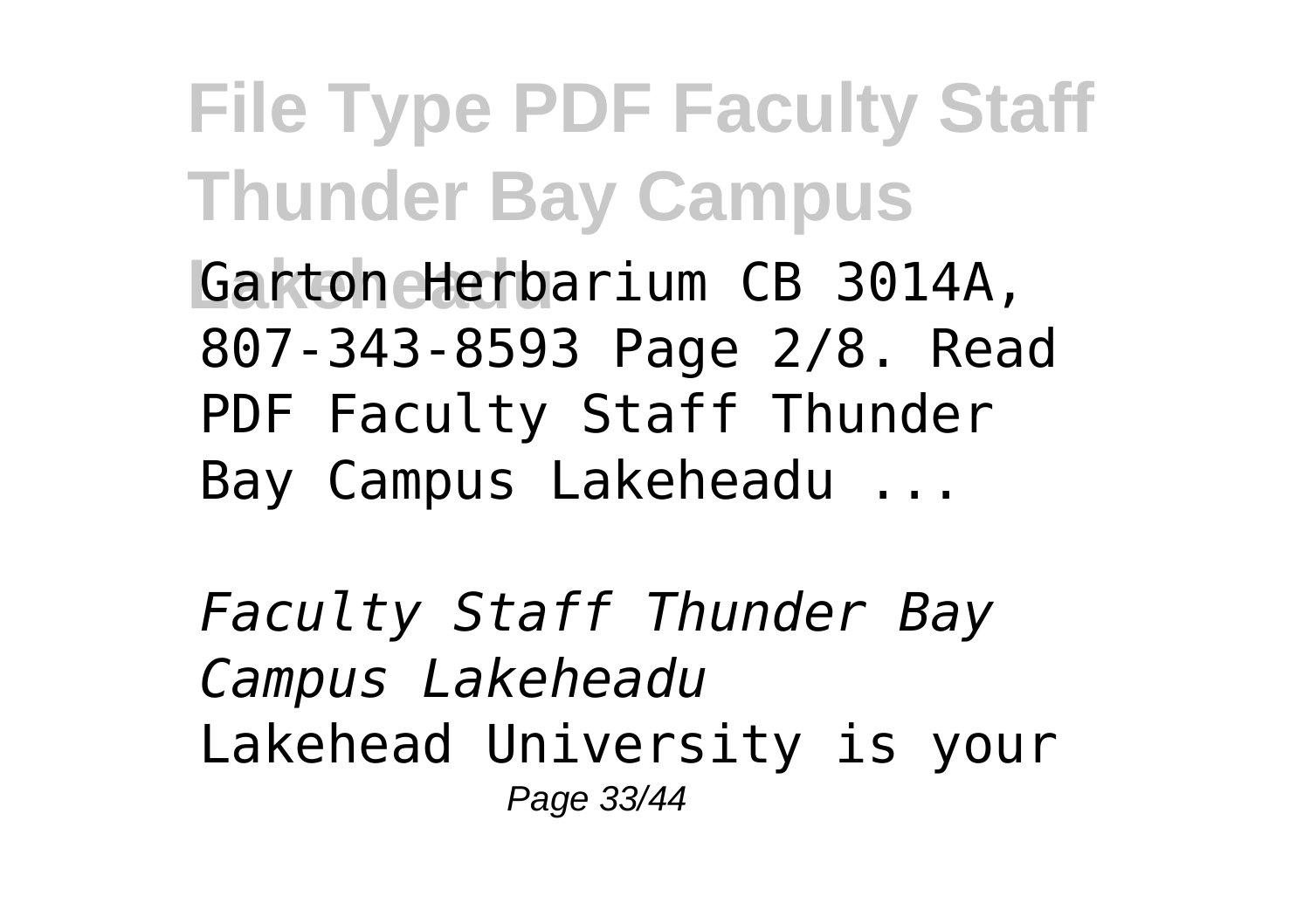**File Type PDF Faculty Staff Thunder Bay Campus place to live and learn.** Dynamic, modern, and highly learner-centred, we acknowledge all of our students as valued leaders of tomorrow, whose education and success are most paramount to our Page 34/44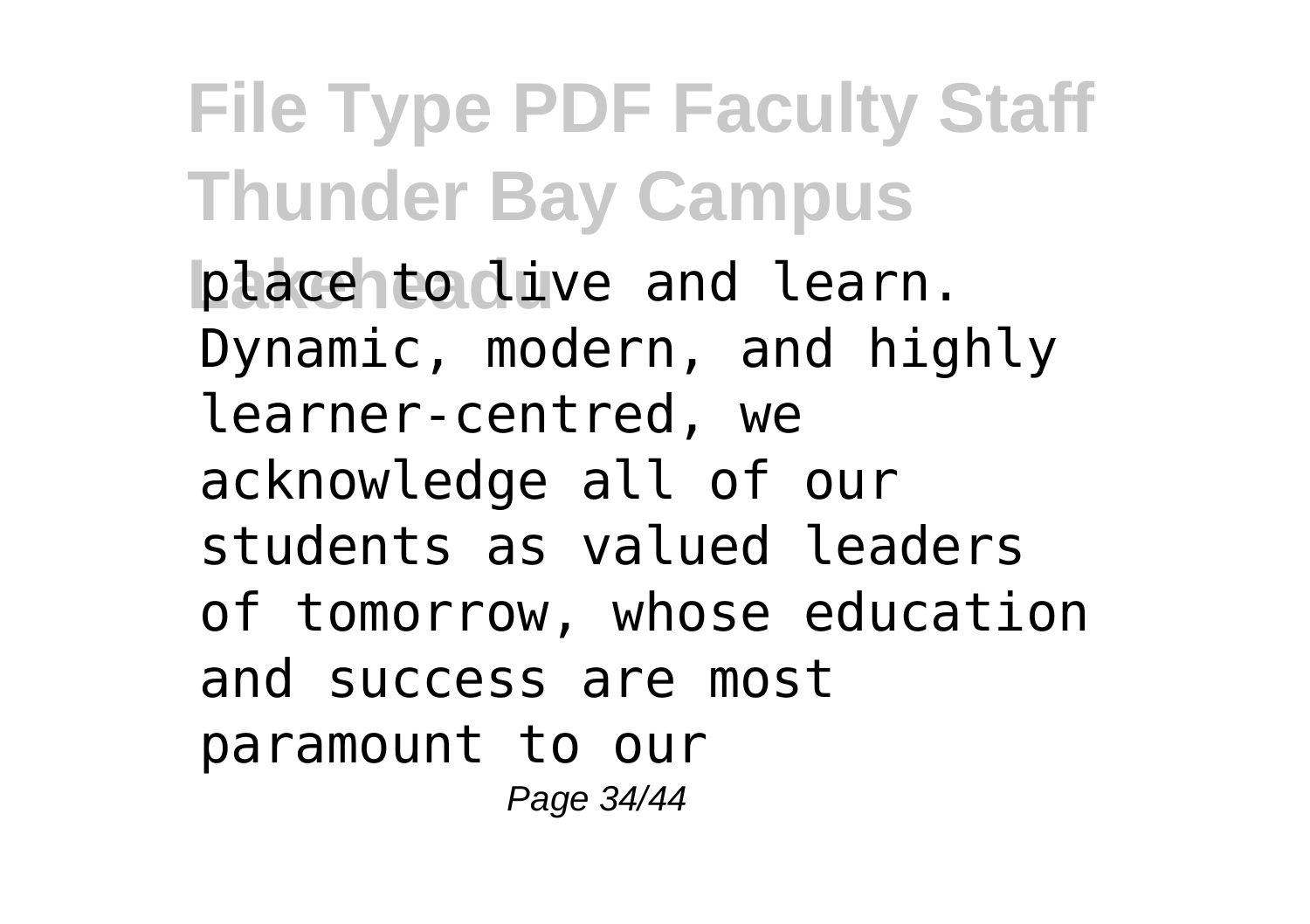**File Type PDF Faculty Staff Thunder Bay Campus Lakeheadu** institution.

*Faculty & Staff | Lakehead University* Faculty Orientation (New Faculty and Contract Lecturers) Contact Us. Thunder Bay . Hours: 8:30 am Page 35/44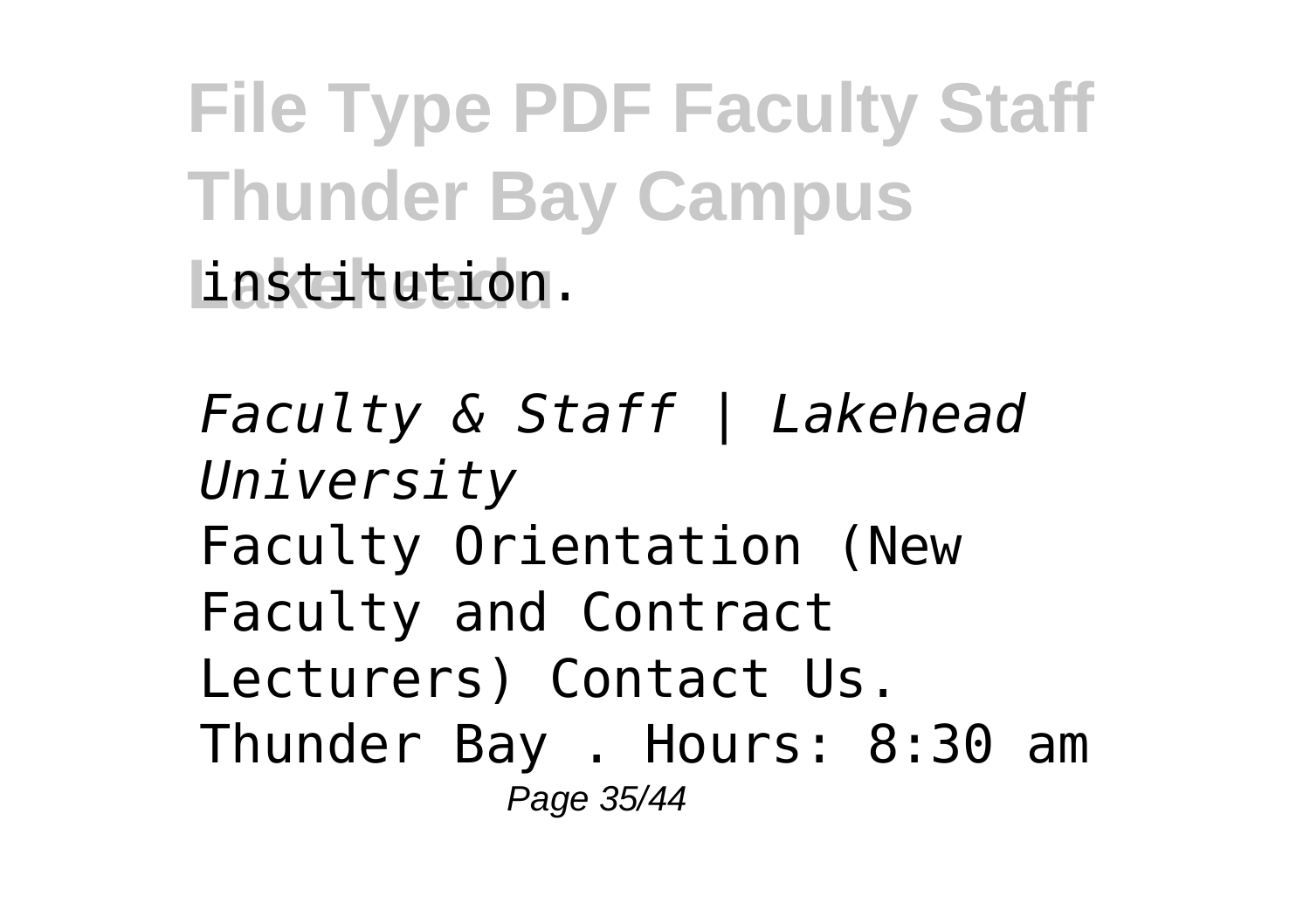**File Type PDF Faculty Staff Thunder Bay Campus Lakeheadu** - 4:30 pm 8:30 am - 4:30 pm

*Faculty Orientations | Lakehead University* Set Campus. Menu. Contact Us. Faculty & Staff. Departments. Directory; Forms Database; Faculty Page 36/44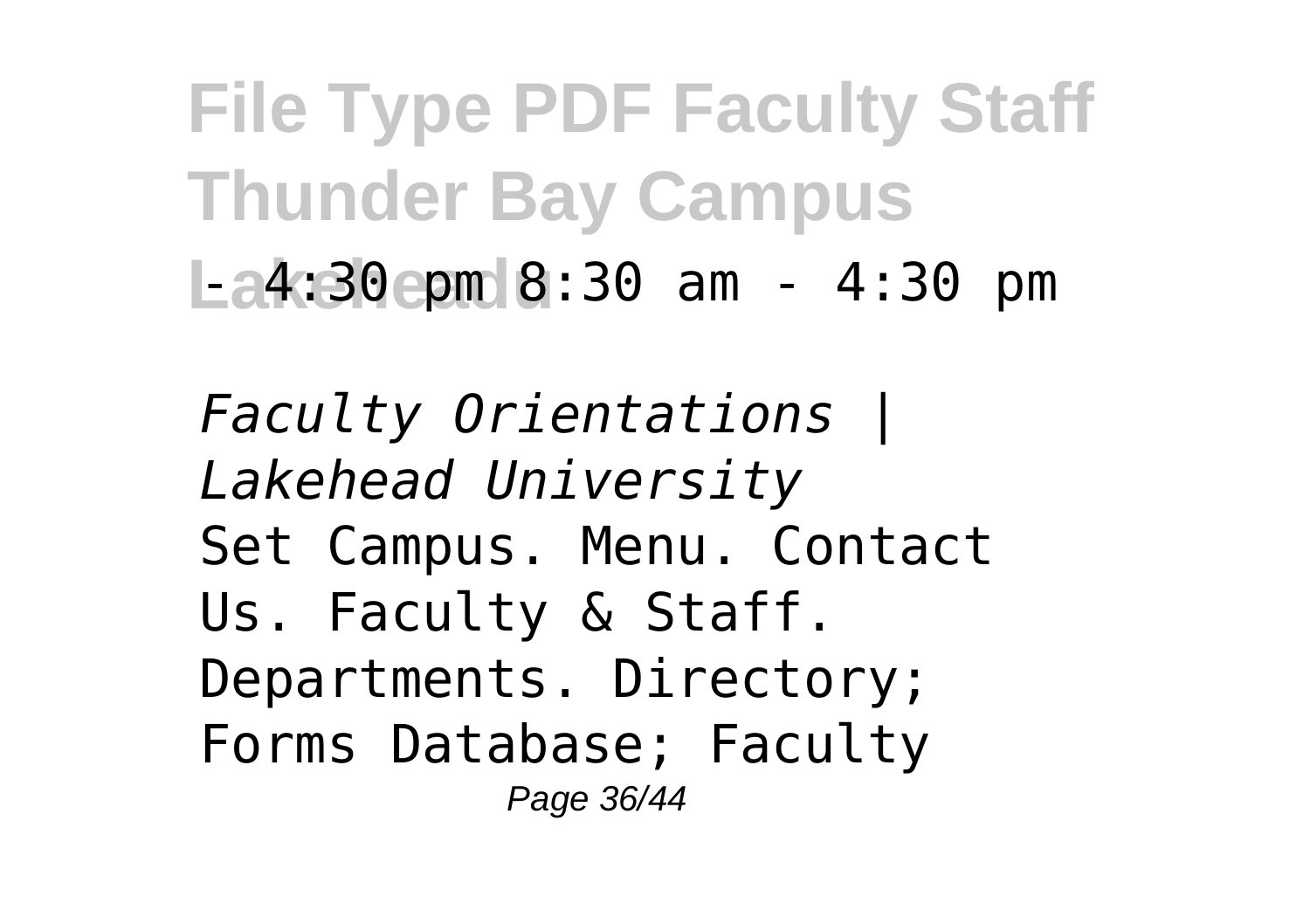**File Type PDF Faculty Staff Thunder Bay Campus Resources. How Can I Help a** Student; Meeting & Conference Space; Plans & Performance Measures. Work Study Program. LUWSP-FW; LUWSP-SS; Lakehead University Work Study Program (LUWSP) Contact Us. Page 37/44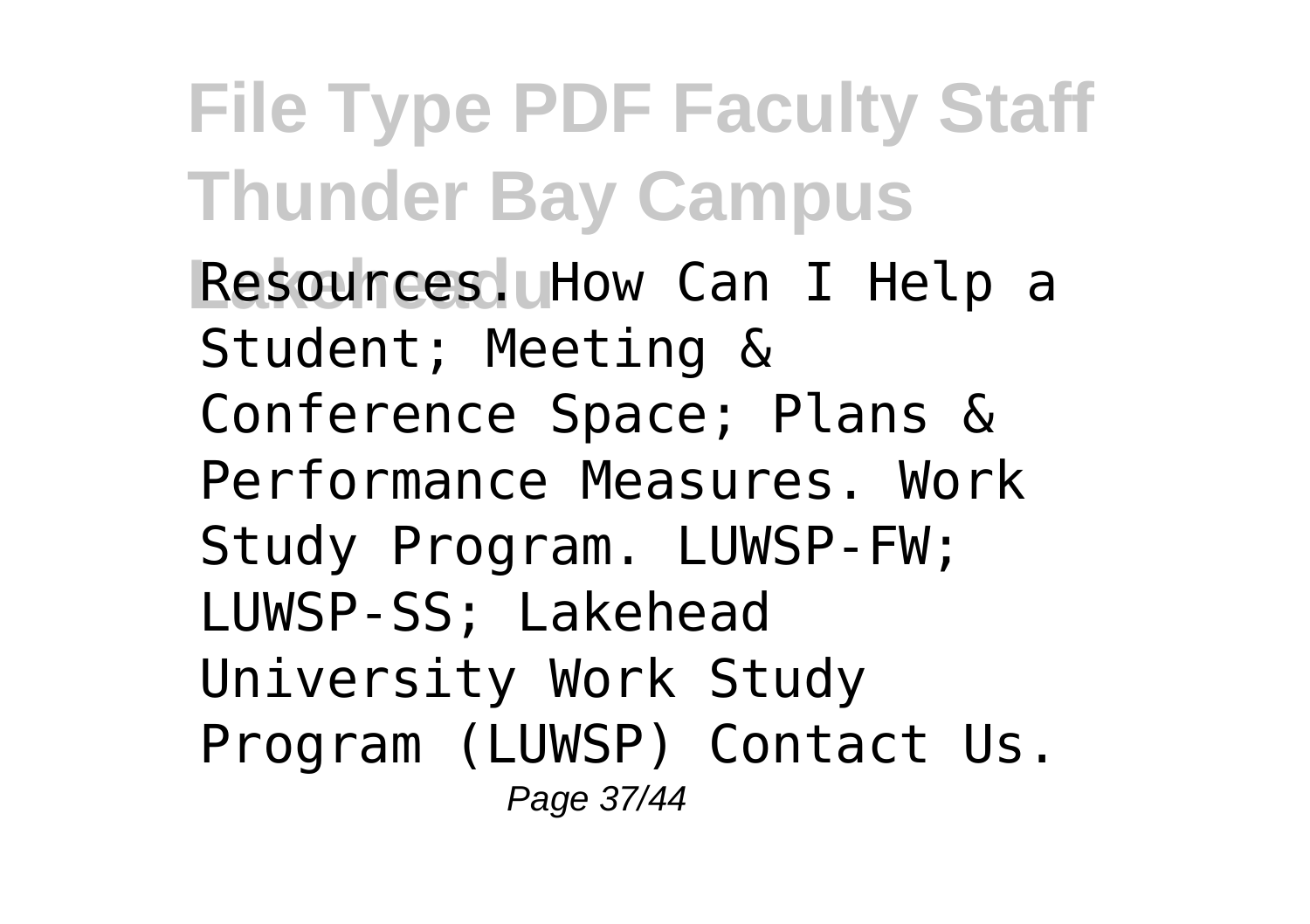**File Type PDF Faculty Staff Thunder Bay Campus Lakeheadu** Thunder Bay . Address: UC 1002. Phone: +1 807-343-8500 . Fax: +1 (807) 346-7760 . Email Us ...

*Work Study Program | Lakehead University* Lakehead University is your Page 38/44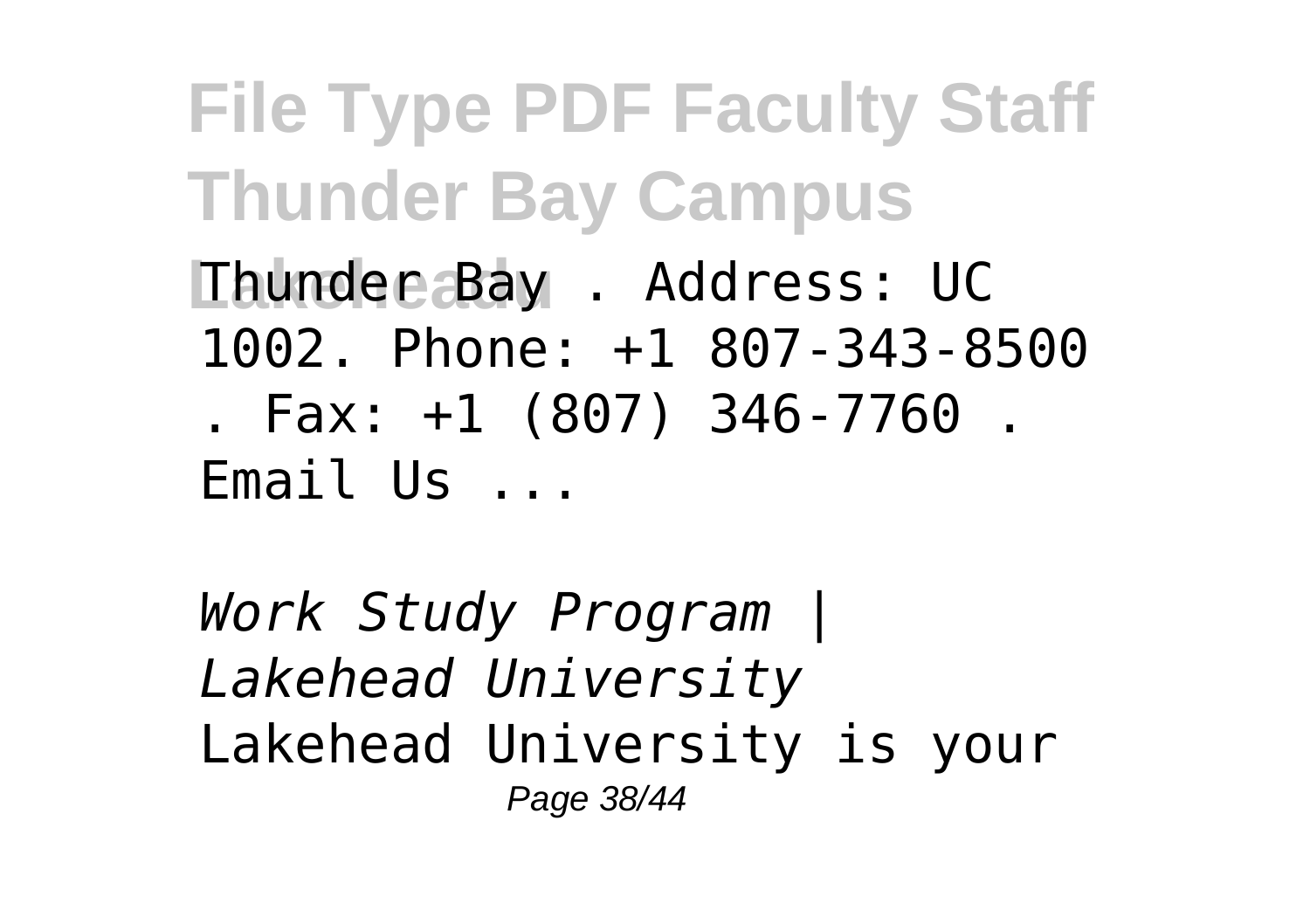**File Type PDF Faculty Staff Thunder Bay Campus place to live and learn.** Dynamic, modern, and highly learner-centred, we acknowledge all of our students as valued leaders of tomorrow, whose education and success are most paramount to our Page 39/44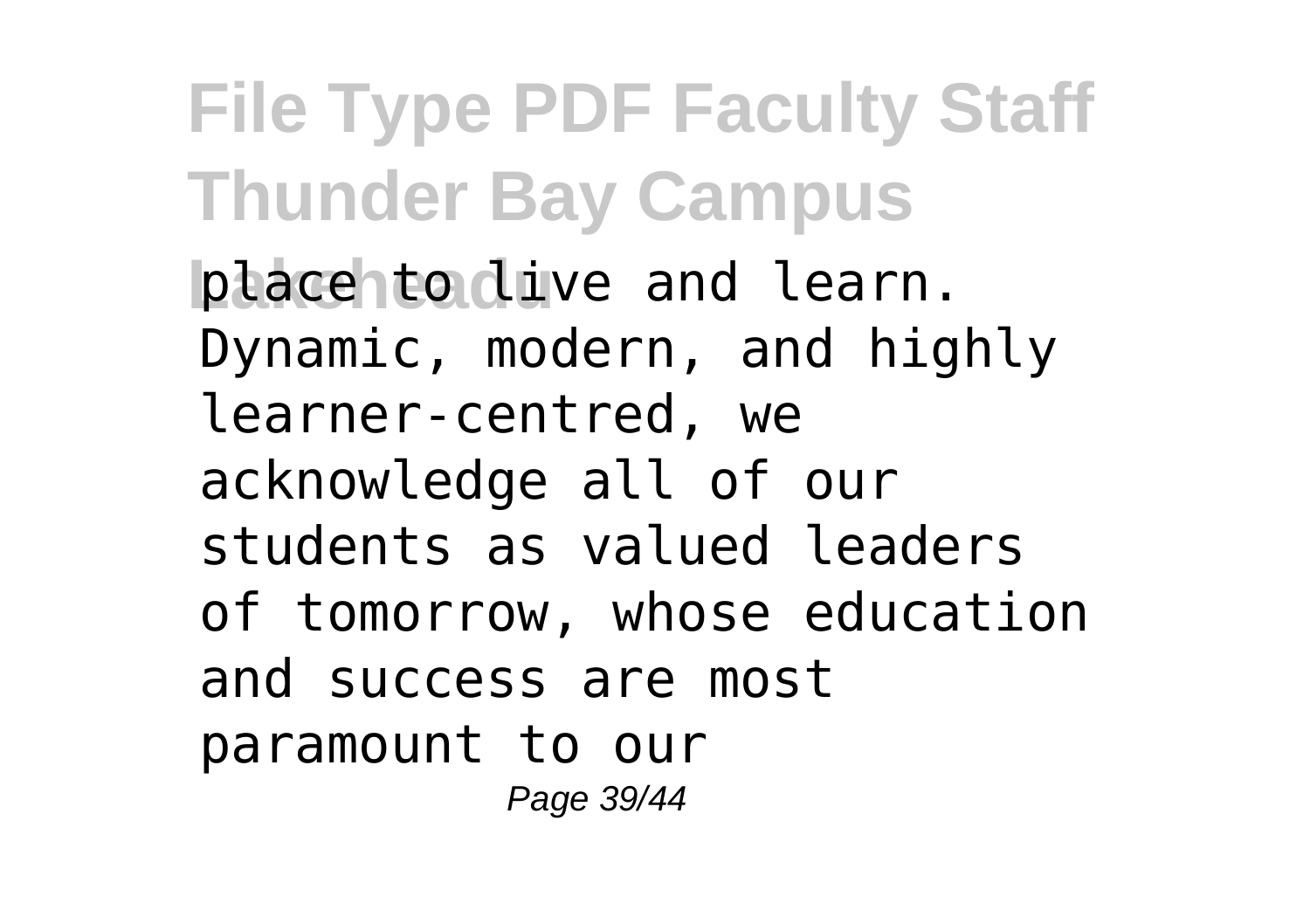**File Type PDF Faculty Staff Thunder Bay Campus Lakeheadu** institution.

Public Communication about Pandemic Influenza : a Critical Public Health Ethics Analysis Degrees of Page 40/44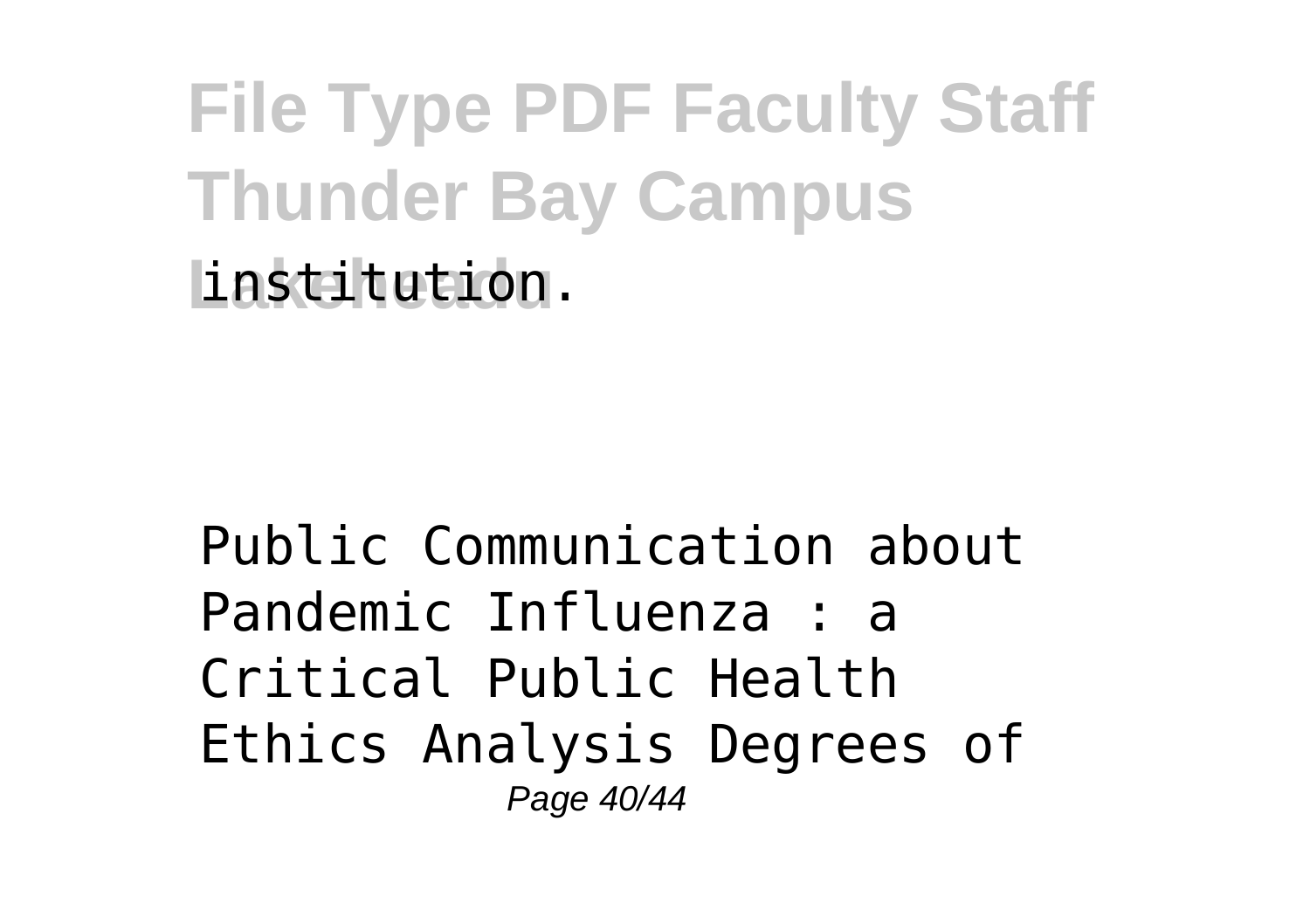**File Type PDF Faculty Staff Thunder Bay Campus Failure National Faculty** Directory Conservation Directory Distributed Learning Conservation Directory 1980 Making of the Northern Ontario School of Medicine Land-Use Planning for Sustainable Development Page 41/44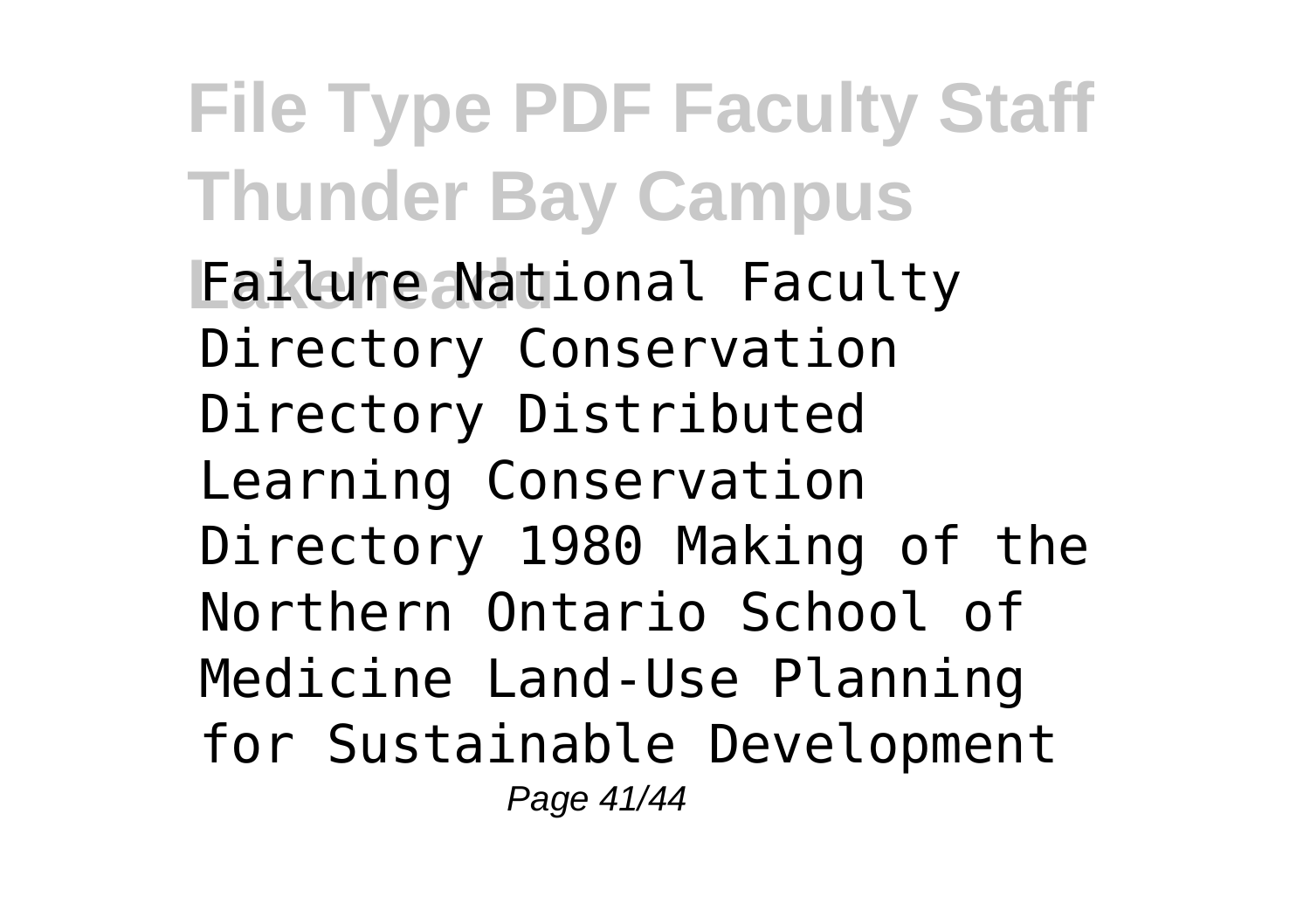**File Type PDF Faculty Staff Thunder Bay Campus Superior Rendezvous-Place** Resources in Education Directory of Educational and Training Opportunities in Fisheries and Aquaculture The User's Directory of Computer Networks Co-ed Recreational Games Hello I Page 42/44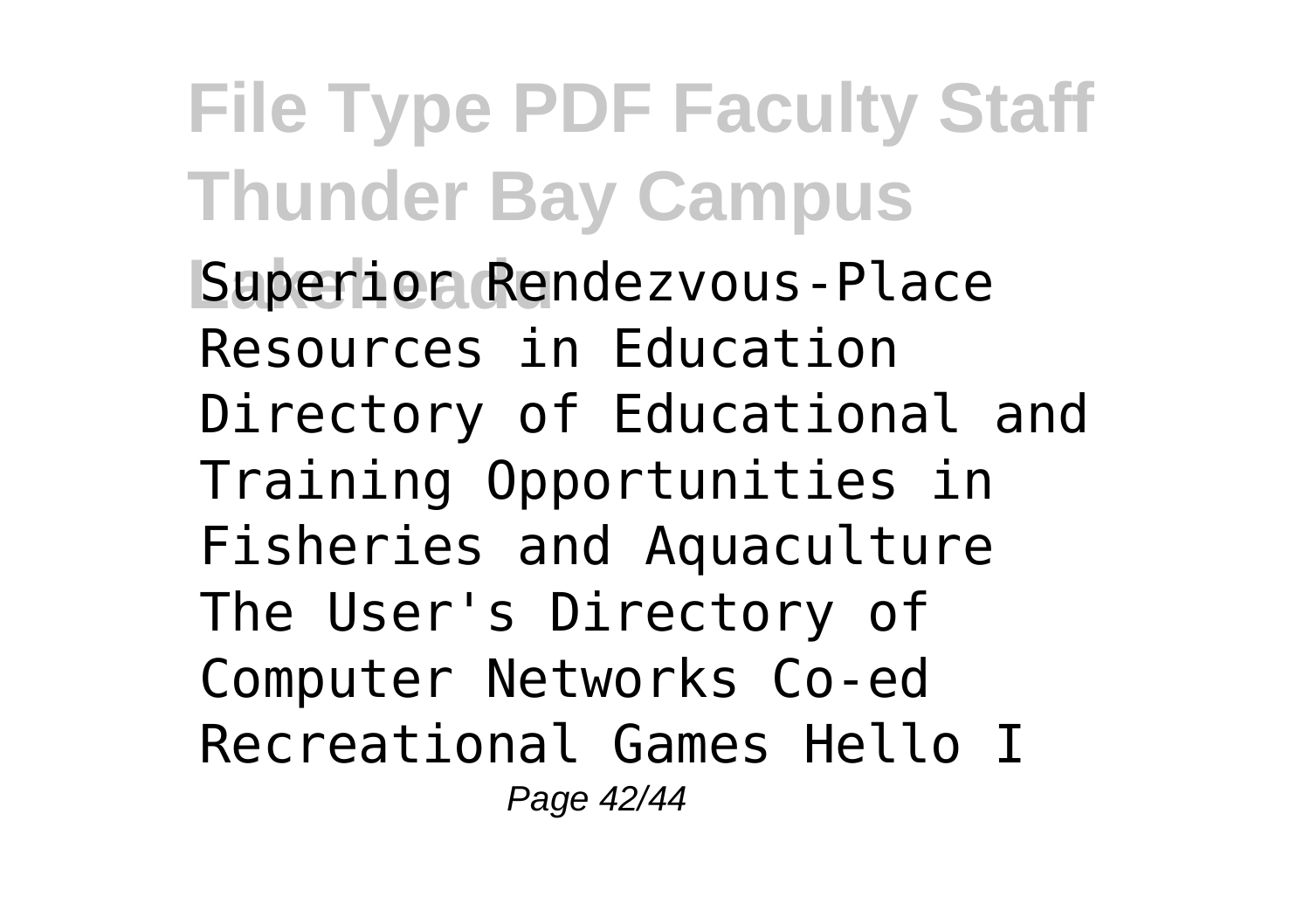**File Type PDF Faculty Staff Thunder Bay Campus Want to Die Please Fix Me** Higher Education Across the Circumpolar North The Doctor of Nursing Practice Essentials Financing University Programs in Education Online Courses and ICT in Education: Emerging Page 43/44